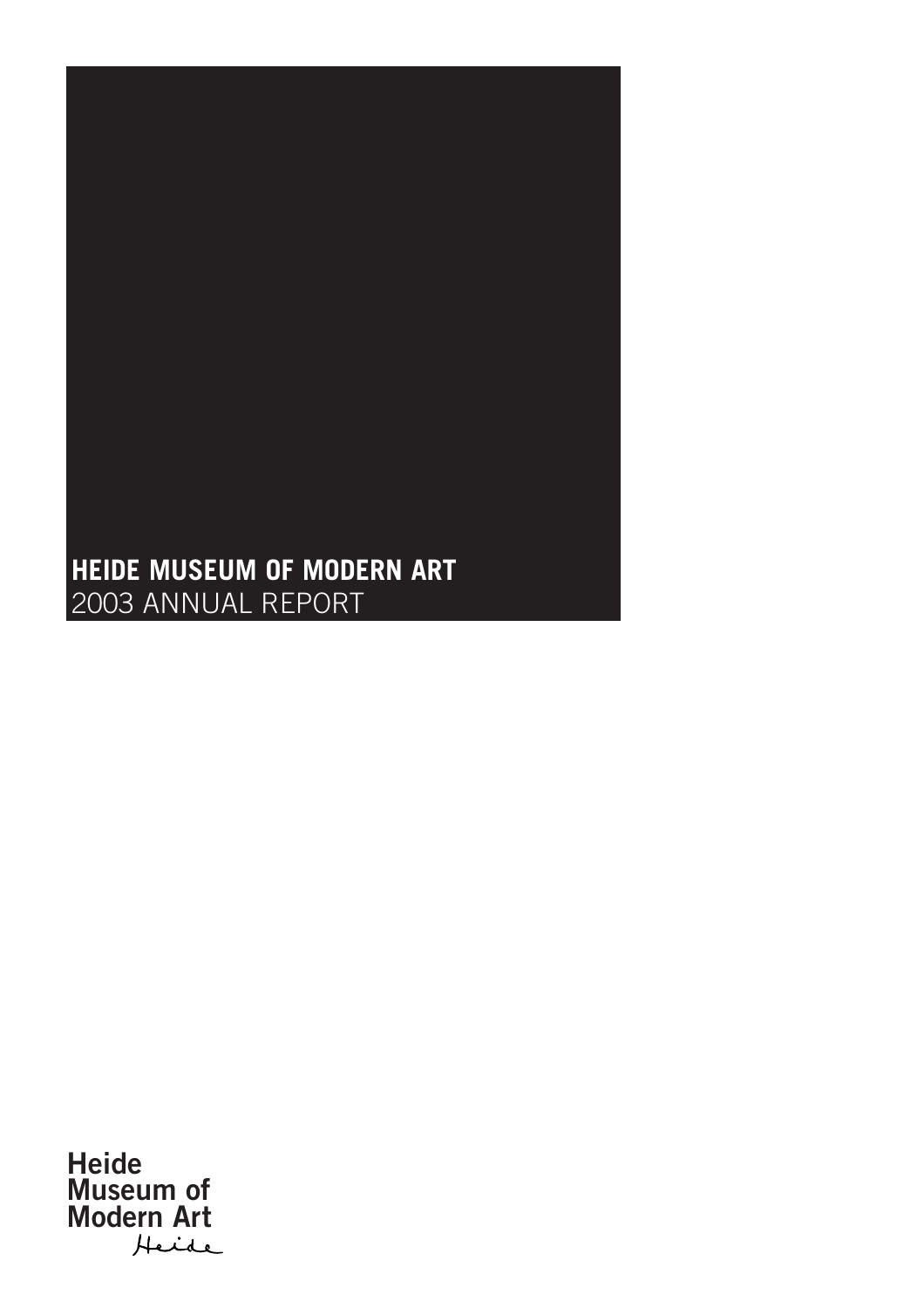**CONTENTS**

|                |                                                                | PAGE |
|----------------|----------------------------------------------------------------|------|
| $\mathbf{1}$   | <b>Mission</b>                                                 | 3    |
| $\overline{2}$ | Patrons, Fellows,<br>Board of Directors and<br>Company Members | 4    |
| 3              | Chairman's Report                                              | 5    |
| 4              | Operations Report                                              | 6    |
| 5              | <b>Exhibitions and Events</b>                                  | 11   |
| 6              | Acquisitions                                                   | 13   |
| 7              | Outward Loans                                                  | 15   |
| 8              | Lenders                                                        | 16   |
| 9              | Donors and Partners                                            | 17   |
| 10             | Staff and Volunteers                                           | 21   |
| 11             | <b>Financial Statements</b>                                    | 23   |
|                |                                                                |      |
|                |                                                                |      |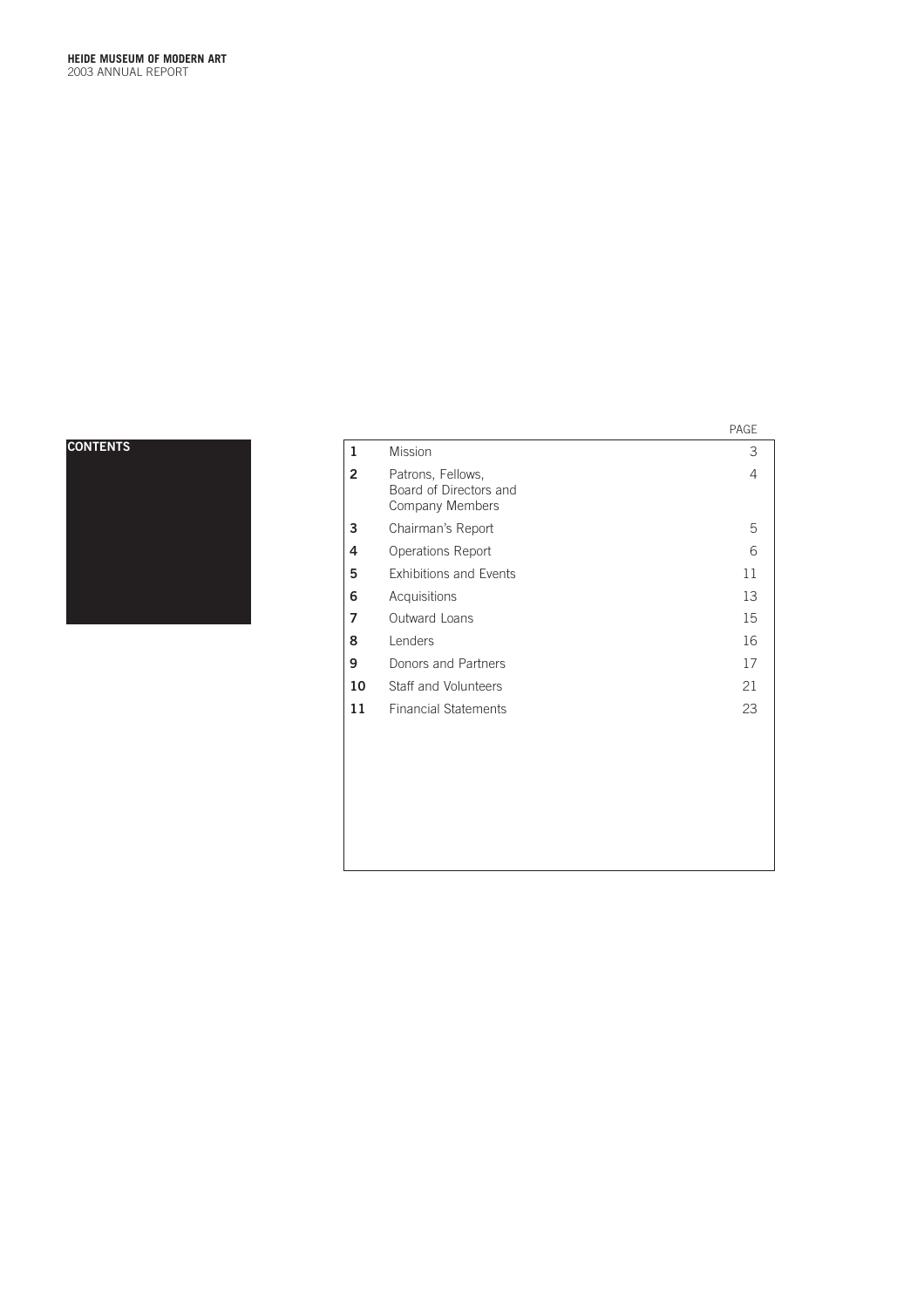

**MISSION STATEMENT CONTRACTLE HEADER** Heide Museum of Modern Art tells the story of modern art in Australia through the heritage of John and Sunday Reed and the unique environment in which they lived. The Museum maintains their philosophy of support for contemporary art.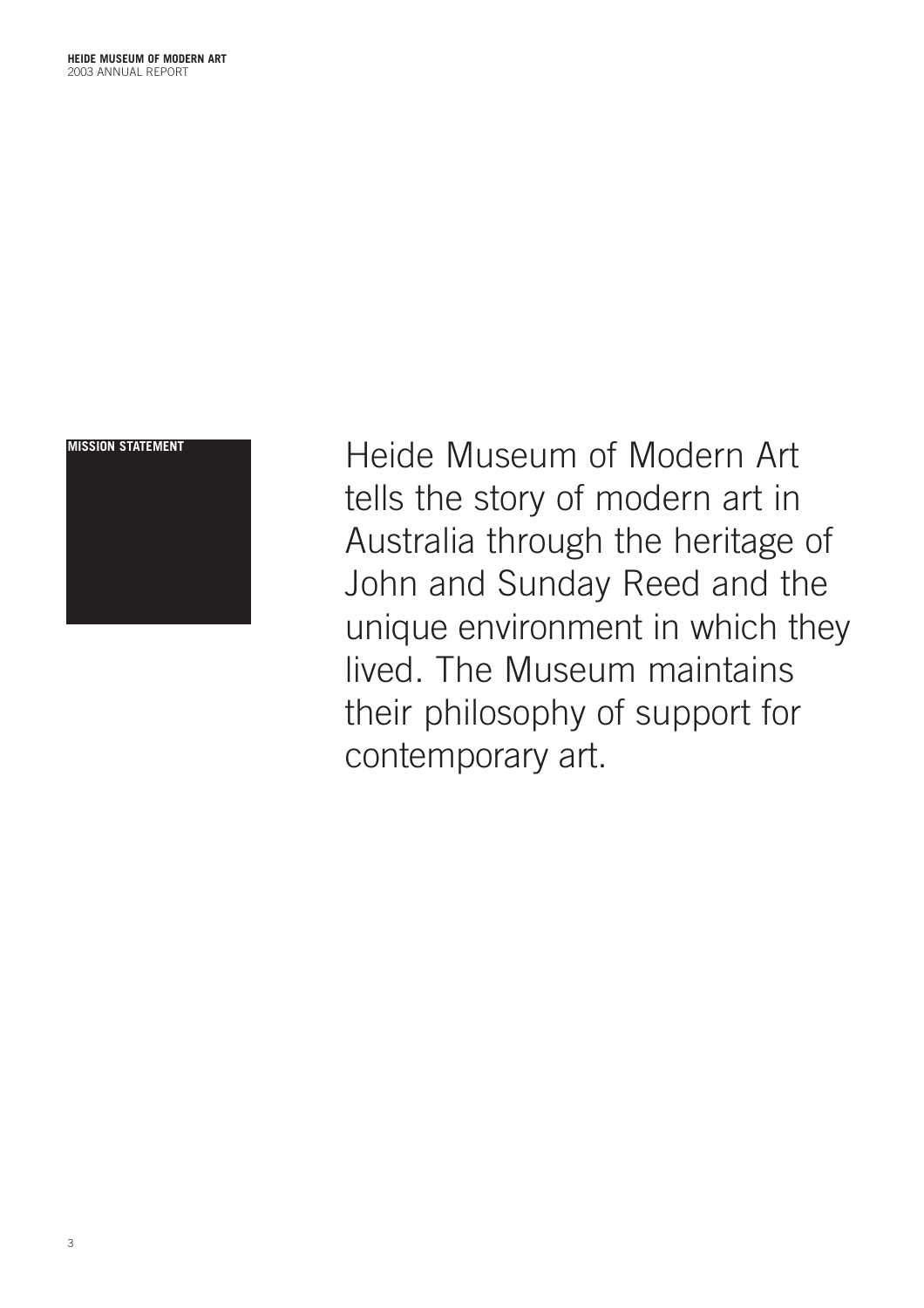### **PATRONS, FELLOWS, BOARD OF DIRECTORS AND COMPANY MEMBERS**



# **FOUNDING PATRON**

Sir Rupert Hamer AC KCMG, 1916 – 2004

# **PATRON**

Mrs Terry Bracks

# **FELLOWS**

| Dr H Norman B Wettenhall AM,<br>$1915 - 2000$ | 1988 |
|-----------------------------------------------|------|
| Georges Mora, 1913 - 1992                     | 1989 |
| Maria Prendergast                             | 1990 |
| Baillieu Myer AC                              | 1992 |
| Loti Smorgon AO                               | 1993 |
| Victor Smorgon AO                             | 1993 |
| Dr Barrett Reid AM, 1926 - 1995               | 1994 |
| Dr Tom Quirk                                  | 1995 |
| Maudie Palmer                                 | 1997 |
| The Hon. Mr Justice Charles                   | 1998 |
| Christine Collingwood                         | 1999 |
| Albert Tucker A0, 1914 - 1999                 | 2000 |
| Barbara Tucker                                | 2000 |
| Tom Lowenstein                                | 2002 |

# **BOARD OF DIRECTORS**

Trevor Tappenden Chairman Kerry Gardner Deputy Chairman Dr Janine Burke Craig Kimberley (from December) Bryce Menzies Ken Ryan (from December) David Walsh

Rob Adams (to March) James Colquhoun (to October) Michael Roux (to March)

# **COMPANY MEMBERS**

Helen Alter Ken Cato The Hon. Mr Justice Charles Joan Clemenger Christine Collingwood Patricia Cross Janne Faulkner AM Jeff Floyd Julia King Tom Lowenstein Professor Ray Martin Sarah McKay Ian McRae Dr Thomas Quirk Rosemary Simpson Deryk Stephens Chris Thomas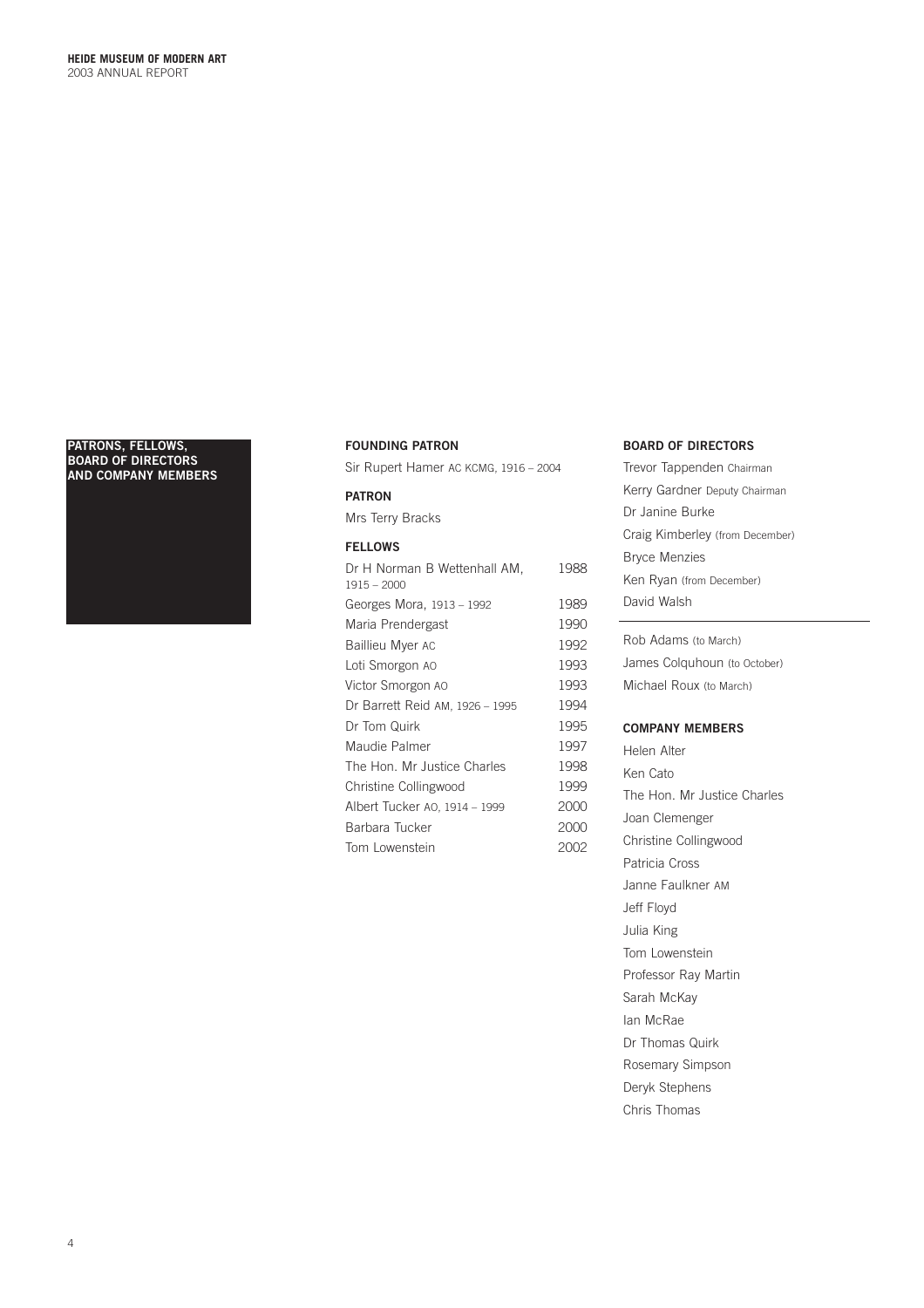

**CHAIRMAN'S REPORT During 2003 Heide underwent significant** transition to re-emerge as a major art destination. This was a year full of challenge, change and excitement highlighted by:

- the appointment of Lesley Alway as Director in August
- confirmation of the New Development with revised plans for a new gallery space, retail shop, art storage, and car park
- revision of the plans for the new Education Centre, now to be expanded
- achieving critical acclaim for our exhibitions
- extraordinary dedication and commitment from our staff and volunteers, to embrace these changes and look to the future

At the time of this report we are commencing the calling of tenders for the new Education Centre/Office accommodation, which are due to be completed by late 2004. We are also finalizing the revised plans for the New Development and expect to start work on the car-park by December this year, with completion of the entire development by the end of 2005.

In addition to these significant achievements our financial performance has also improved. The surplus for the year from ordinary activities is \$536,820 compared with a deficit in the prior year of \$205,447. However, we recorded an operating deficit of \$252,825 compared to a deficit of \$803,064 from the previous year.

There are a number of reasons for this improvement with increased Government funding being a significant component. We gratefully acknowledge this support from all levels of Government which imposes on us a tremendous responsibility to the people of Victoria, and all visitors, to provide access to a cultural experience of the highest standards.

Whilst Heide will report total assets of over \$32 million the cost of maintaining our works of art and property and equipment, as well as providing world-class exhibitions, is ever increasing. Revenue and support from nongovernment sources must be continually 5 Chairman

increased to ensure we can continue to operate to the high standards we seek and which are now expected by the visiting public.

Support from the public, our sponsors and partners, donors, and from the Members of Heide, has been outstanding, reflecting our overall improved performance and the restoring of confidence with our stakeholders. We look forward to this ongoing support and the Board and staff of Heide are committed to ensuring Heide performs as a world class museum.

On behalf of the Board I would like to acknowledge the contribution of Warwick Reeder, during his seven years as Director of Heide. I also acknowledge our former Founding Patron, Sir Rupert Hamer, who recently passed away. He was the instigator of Heide as a public museum and we are truly grateful for his foresight and vision.

This has been a demanding year for your Board and I thank them for their dedication and commitment to Heide. I look forward to their contribution and that of our new directors, as we embark upon another busy and exciting year. I would also like to acknowledge the substantial contributions of Board members who resigned during 2003: Rob Adams served for six years and James Colquhoun and Michael Roux served for 4 years.

None of this would be possible without our staff. They have performed in an extraordinary fashion to deliver some outstanding exhibitions. Special recognition is made of our Senior Curator Zara Stanhope for her creativity and courage to push the boundaries of Heide's mission, and deliver a challenging and entertaining program of exhibitions.

With the leadership of our new Director Lesley Alway, I am confident our exhibition program and the overall performance of Heide will continue to succeed in all ways.

T W Tappenden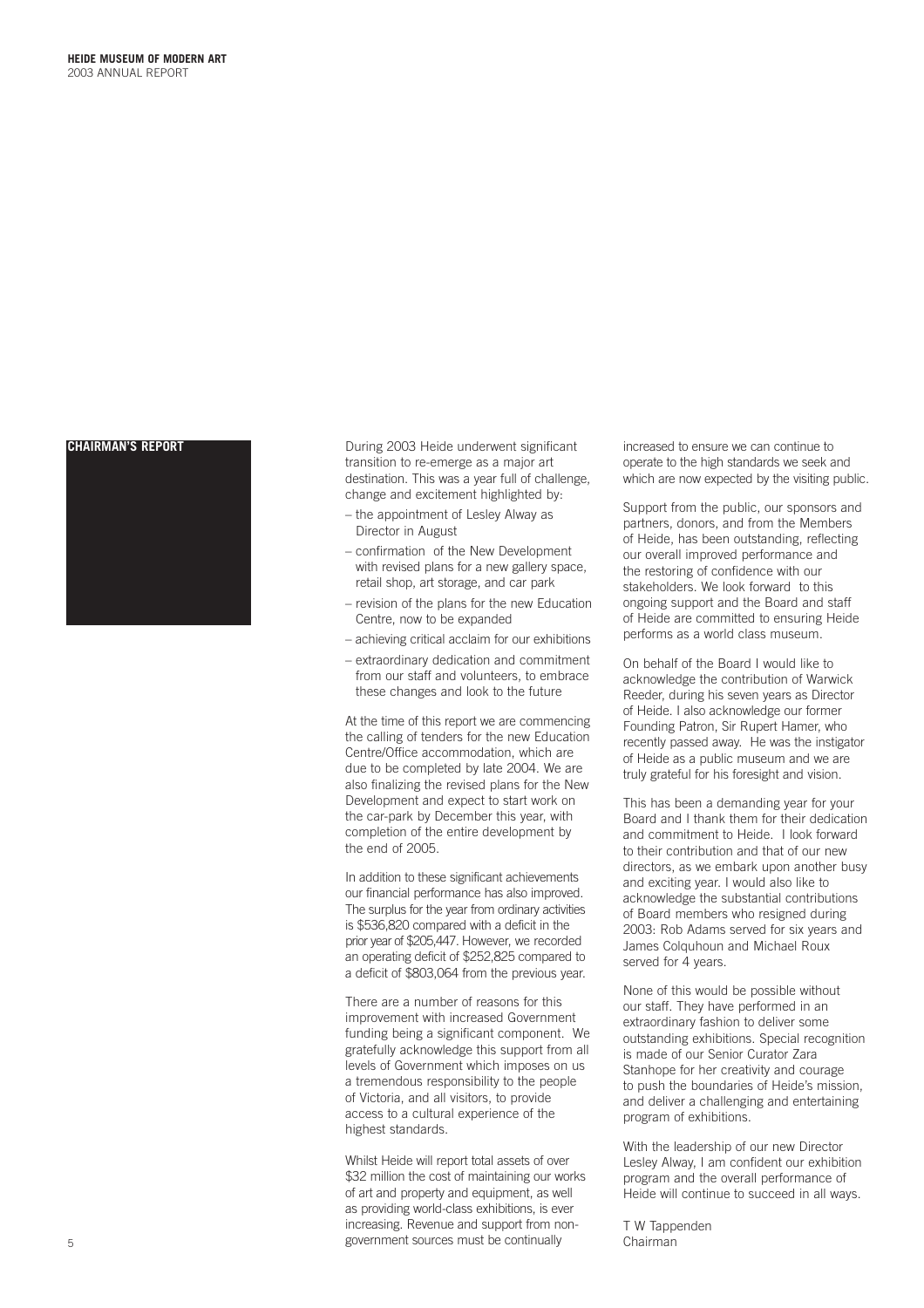

Douglas Annand *The Typist. Cover design for* The Home, *vol* 17, *no*.7, *July 1936* 1936

collage of rope, beads, pencils, ribbon, cigarette, erasers, coloured paper, matchstick, cut photographs on fabric mounted on card

33.4 x 31.6 cm National Gallery of Australia

# **OPERATIONS REPORT OVERVIEW**



It gives me a great deal of pleasure to report on Heide's program for 2003. I have enjoyed a very warm welcome since I joined Heide in August 2003 and would like to acknowledge the support of the highly professional and enthusiastic staff and Board of Directors, particularly the Chairman Mr Trevor Tappenden. Heide is pleased to be part of the reinvigoration of Victoria's cultural infrastructure that has occurred in Melbourne as well as regional and metropolitan areas. The Museum will maintain its role as one of Victoria's major galleries, offering a unique experience of landscape, art and architecture.

Lesley Alway Director

# **EXHIBITIONS AND EVENTS**

The main exhibition space, Heide III, hosted four major exhibitions during 2003:

*Douglas Annand: The art of life,* A National Gallery of Australia Travelling Exhibition, from 15 February to 9 June which showcased one of Australia's most prolific but lesser known graphic artists of the 1930s-50s, Douglas Annand.

*SUBLIME 25 Years of the Wesfarmers Collection of Australian Ar*t from 21 June to 28 September, featuring works from one of the nation's most extensive corporate collections of Australian art.

*This was the future… Australian Sculpture of the 1950s, 60s, 70s & today* from 4 October to 7 December, the highly acclaimed exhibition curated by Heide's Senior Curator, Zara Stanhope.

*Australian Surrealism The Agapitos/Wilson Collection* An Art Gallery of South AustraliaTravelling Exhibition, opened on 16 December and continues through to 28 March 2004.

Visitation to *Australian Surrealism* exceeded budget by 30%, demonstrating not only the integrity and quality of the show, but also the success of the highly coordinated marketing campaign developed to promote the exhibition.

In Heide II, the award winning 'gallery for living' built for the Reeds in 1964-7, also had a very busy schedule with some notable and some very successful shows of emerging artists. These included *Soft Steel – eX de Medici*, featuring work by the Canberra based artist, and exhibited as part of the 2003 L'Oréal Melbourne Fashion Festival Arts Program. This was followed by a survey of recent work by Linde Ivimey, entitled *Close to the Bone, Linde Ivimey, Sculpture*, comprising sculptures created from materials such as chicken bones. This exhibition curated by Kelly Gellatly developed a high level of interest through word of mouth and street press. Likewise, *I heard it on the grapevine…* profiled the work of six young artists previously exhibited in artist-run-spaces, so for most of these artists it was their first "public gallery" exhibition. Contemporary sculpture also featured in Heide II during October and November as part of the major Australian sculpture survey *This was the future…* Exhibitions such as these which profile young artists to a broader audience are entirely consistent with the philosophy of Heide's benefactors, John and Sunday Reed who were committed to the support and development of contemporary Australian art and design.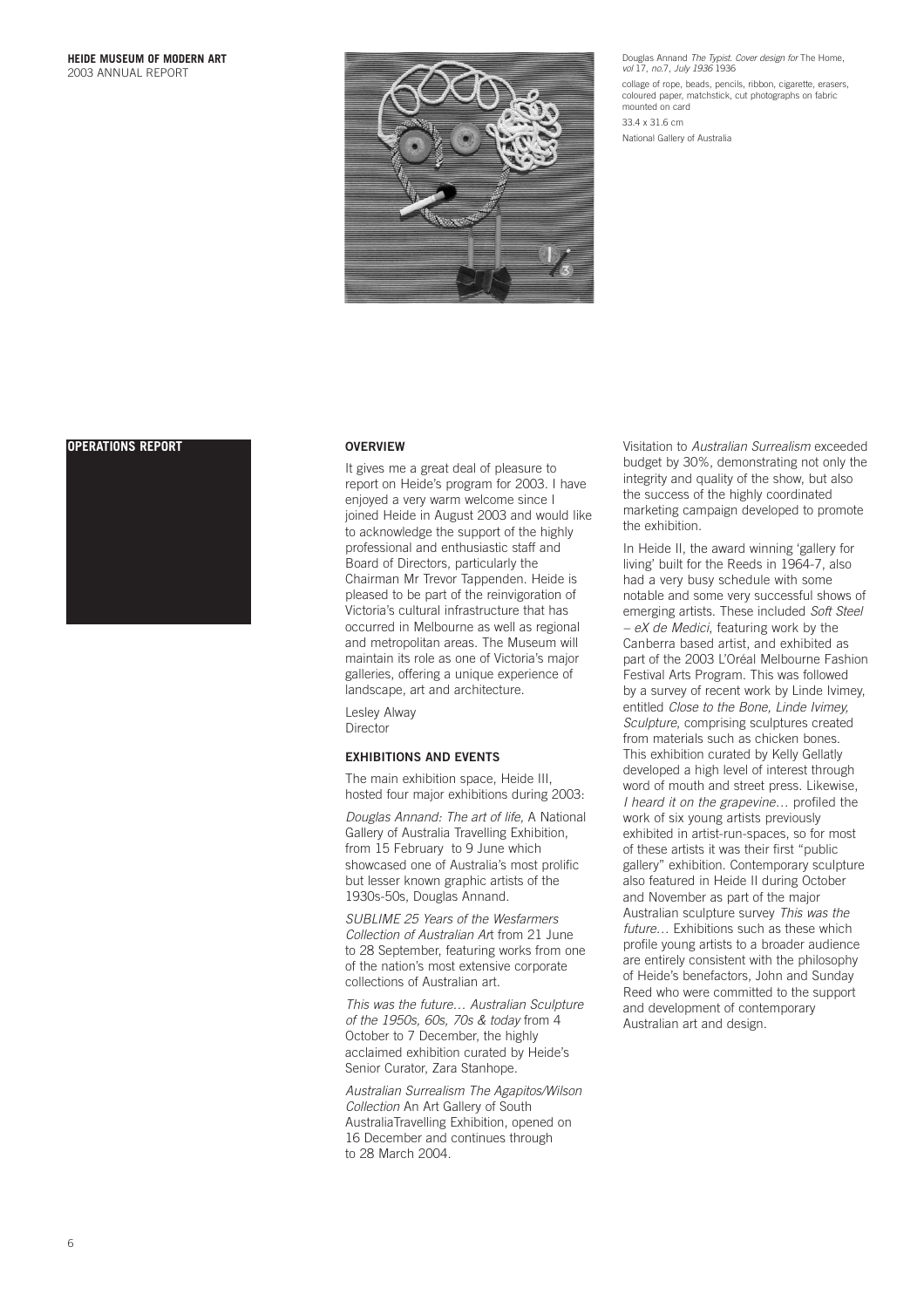# **OPERATIONS REPORT** continued



The final exhibition in Heide II was Judging Architecture: Issues, Visions and Triumphs: Victorian Architecture Awards 1929-2003. This exhibition was generated from the Royal Australian Institute of Architects' review of the last 75 years of Victorian architecture awards and a reassessment of the 'best' buildings. It features both documentation of the original photographs of selected buildings as well as the rephotographing of each site by Australia's most noted architectural photographer, John Gollings. This show has generated wide media and public interest. The People's Choice Award is generating strong public interest and will be announced in February 2004.

The restored Heide I continues to generate strong interest amongst our visitors. In the first half of 2003 this gallery was the site for three shows, Moments of Mind: the Sweeney Reed Collection in conjunction with PLANS: A Sculptural Situation by Gail Hastings. In July, Heide I showed Neil Douglas: An Artist In Nature's Garden which featured paintings and ceramic ware by Heide's original gardener. Sadly Neil passed away shortly after the exhibition closed in late October, but we were pleased that he had been able to attend the opening surrounded by family and friends. This exhibition was displayed concurrently with A Tribute to Hal Hattam, a collector, patron and artist in his own right associated with the Reed Circle that was opened by Patrick McCaughey. In response to visitor interest in understanding more about the role of Heide and the Reeds in Australian art, a new exhibition, Art and Life at Heide followed. This profiles key works from Heide's permanent collection and highlights the role of the Reeds and their circle in the development of Australian modernism, including Nolan's Ned Kelly series and the Angry Penguins.

In addition to its core exhibition program Heide also ran a spring garden festival during October, Growingrowing Heide, a range of public and education programs for both students and adults.

Heide progressed its redevelopment plans for both a new Education / Administration Centre and improvements to the visitor and exhibition facilities in Heide III. It is expected that building work will progress during 2004 and 2005 to be finalised in time for a major exhibition Heide is planning to coincide with the Commonwealth Games in March 2006.

Total visitation to Heide's galleries in 2003 was 49,302, with an estimated additional 15,000 grounds-only visitors. On a monthly average basis Heide's visitation trend improved through 2003 compared to the preceding year.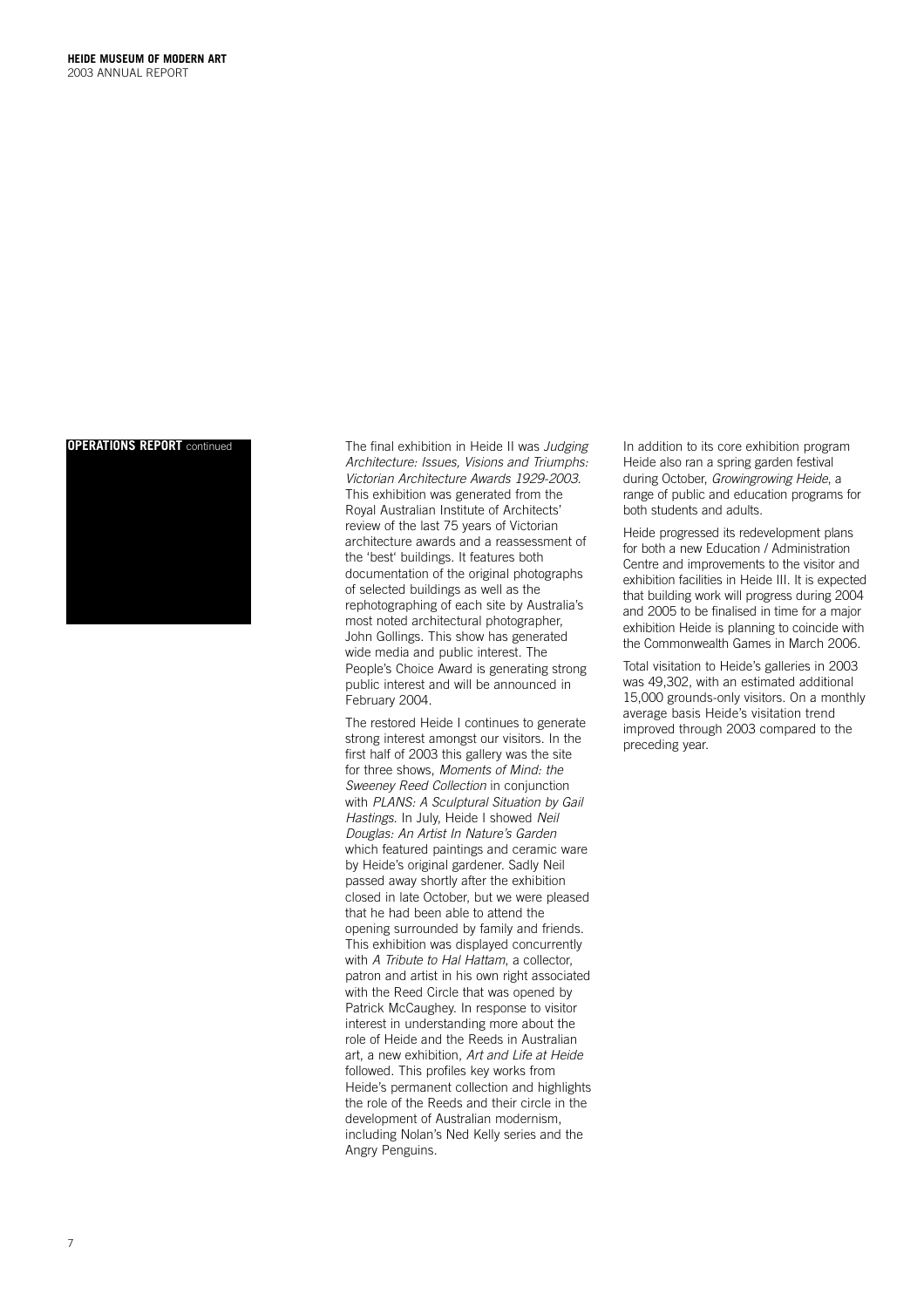Jeffrey Smart *Kurnell* 1955 oil on board 28.5 x 73.5 cm Courtesy of The Wesfarmers Collection, Perth



# **OPERATIONS REPORT** continued **COLLECTION**



Heide's Collection policy was reviewed and ratified in 2003 as the principal reference point for the Board and management in the on-going shaping of the Museum's Collection.

Acquisitions in 2003 included the Caroline Williams work *Horse Listening to a Landscape* c 1985, gifted to Heide by Maudie Palmer and Judy Walsh to commemorate Heide's 21st year. Alun Leach-Jones' gift of Sweeney Reed letters and poems also particularly highlight the fact that Heide manages a growing archive of historical material.

A highlight was the culmination of the major Collection Digitisation program undertaken through the support of the Ian Potter Foundation via its Art Museum Collections Accessibility Initiative (AMCAI). This complex project was begun in 2001 and progressively achieved digitisation of the Museum's Collection, celebrated in September with the launch by Heide's Patron, Mrs Terry Bracks, of a CD-ROM of Collection Highlights. The AMCAI project concurrently supported the Museum's community outreach program which established the basis for ongoing programming for specific parts of the regional community.

# **EDUCATION AND PUBLIC PROGRAMS**

Heide's Education and Public Programs presented a wide range of tailored and inventive events and learning opportunities, responding to a diverse cross-section of the local and regional community. In addition, the Museum maintained its regular programming of guided tours and weekly focus talks through its committed and professional Volunteer Guides corps.

Manningham City Council continued its support for the Museum's community program and many of the programs built on relationships with community groups also developed through the Ian Potter Foundation's Art Museum Collections Accessibility Initiative triennial grant. *Creative Spaces*, presented in April, was a notable example of the strength of this approach, with Heide, the Melbourne Symphony Orchestra and Manningham Park Primary School collaborating to create and produce a musical performance based on the children's responses to Heide and Nolan's Ned Kelly series.

The education program attracted strong responses from all levels of the formal education sector, with a new program based on teaching the art of philosophical enquiry instigated, through a new partnership with the Department of Education Employment and Training.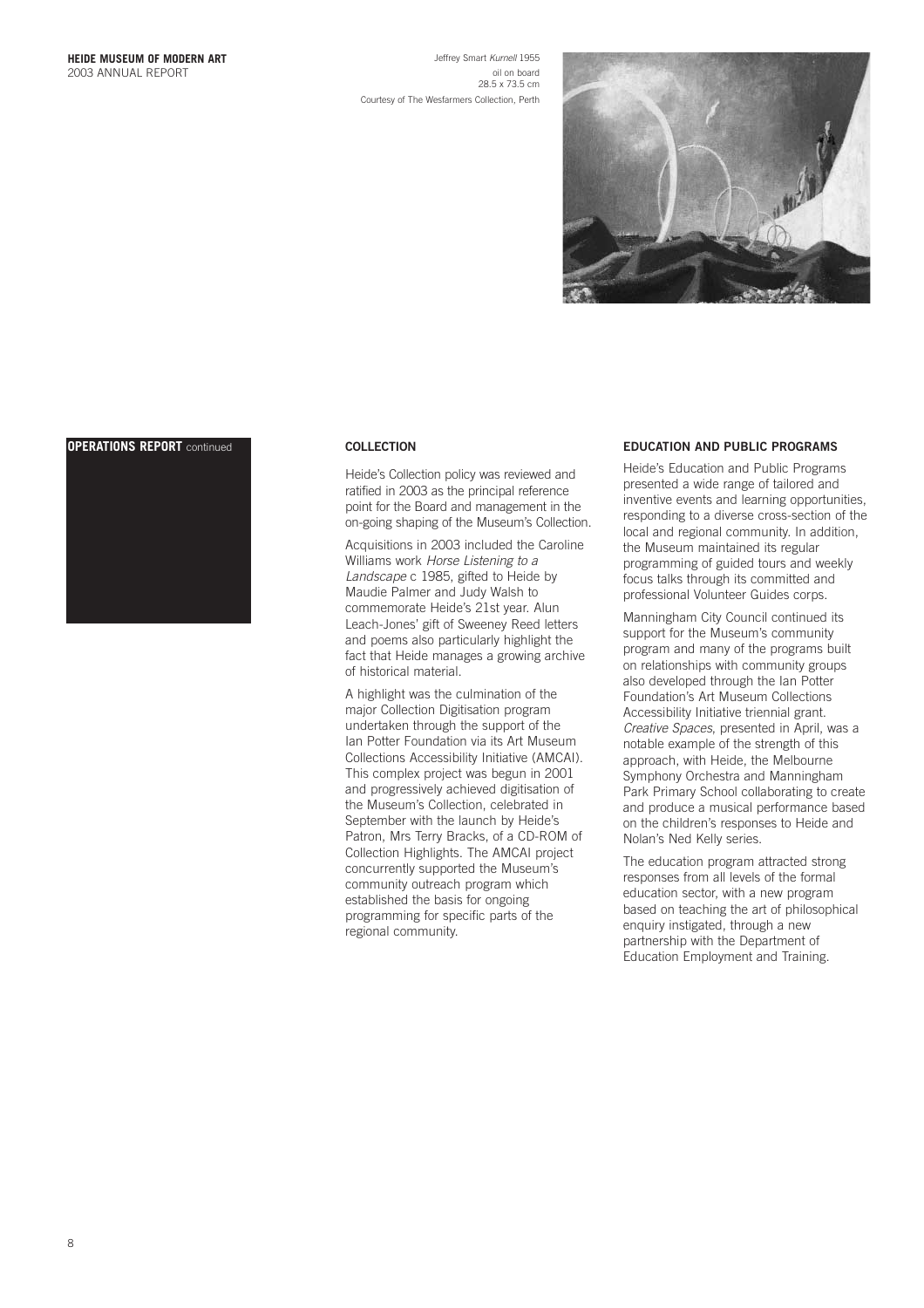

Sweeney Reed *Keepsake* 1977 lithograph and letterset on paper 12.0 x 10.0 cm Heide Museum of Modern Art Collection Gift of Pamela, Mishka and Danilla McIntosh, 1990

# **OPERATIONS REPORT** continued **PARKS AND GARDENS**



Heide's Park and Gardens are undeniably key features of Heide's heritage and visitor attraction and have continued to provide a beautiful setting for visitors and functions over the year.

With the continuing drought, water restrictions and other resource constraints, attention has been focused on sustaining the Kitchen Gardens, particularly in the recently established Heide I Vegetable Garden. Intensive work allowed the gardens to feature for major events such as the inaugural *Growingrowing Heide.* However a program of major cyclical renovation over the next three years is being developed to allow the Park's special environment and feature gardens to be sustained.

The 'once in a hundred years' storm that hit north-east Melbourne in December also caused significant erosion damage to most paths and tracks and the Heide II Kitchen .<br>Garden

# **MARKETING AND DEVELOPMENT**

Annual Partnerships were significantly strengthened as part of this overall strategy through the review of the partnership framework which introduced a new category, Education & Public Programs Partners. This new category encompassed Manningham City Council and new partners, the Department of Education & Training. Arts Victoria increased its commitment to Heide with the announcement of \$650,000 per annum as a triennial funding agreement. The State Government also provided project specific support through its Indemnification Scheme for *Douglas Annand: The art of life* and *SUBLIME 25 Years of the Wesfarmers Collection of Australian Art*. Domaine Chandon continued its support as a Principal Partner.

Industry Partners Gollings Pidgeon commenced in July 2003 and enabled Heide to develop a more cohesive and comprehensive identity including an update of Heide's brand and the production of new print materials. Damm Fine Food became a new Industry Partner mid-year replacing Blake's Feast, in a joint partnership for the re-launch of the restaurant, now known as Heide Café. This relationship has allowed for flexibility in the use of the venue and for a close alignment of the Café's profile and operations with those of the Museum. Continuing Industry Partner, Web Prophets, contributed to the highly successful evolution of the Heide website in December. Other continuing Industry Partners included Aalto Colour, John Brash Fotograffi, Christie's Australia Pty Ltd and Image Online. A special thanks to Ron Butters (design) who has been a long term supplier of Heide, until mid year.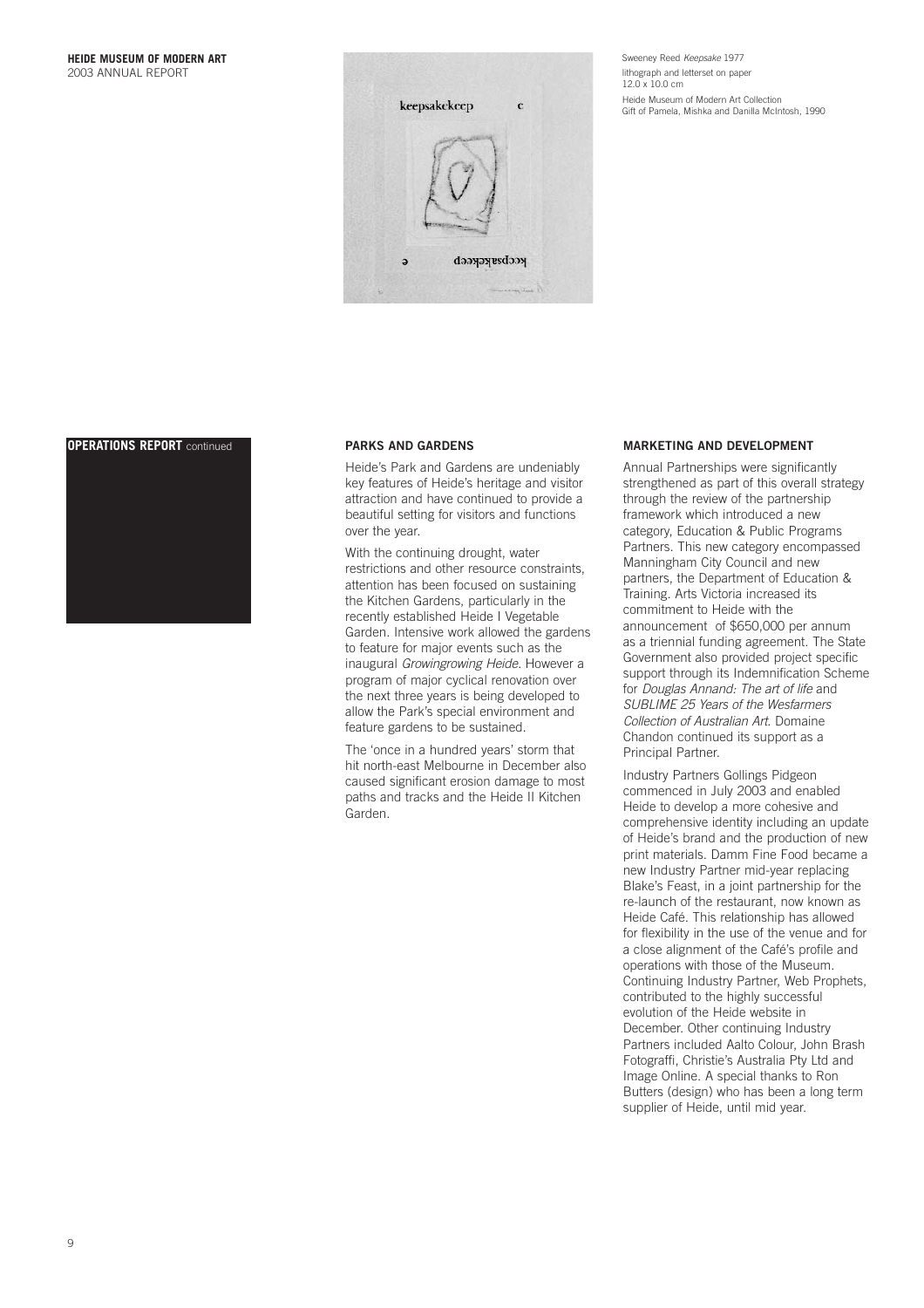

**OPERATIONS REPORT** continued In 2003, Heide developed a centralised communications strategy, with new marketing collateral focusing on the promotion of individual exhibitions and, more broadly, identifing Heide as a cultural destination. The resulting highly co-ordinated marketing campaigns included wider brochure distribution beyond key partners, arts organisations and local facilities, to street distribution in cafés, shops, cinemas and other retail outlets throughout inner Melbourne and the local vicinity. Heide's on-site signage was also updated, integrating directional information with snapshots of Heide history.

> Another major development in Heide's marketing campaign was the website redesign by our continuing Industry Partner, Web Prophets. Coming online at the beginning of December 2003 for the opening of the exhibition *Australian Surrealism, The Agapitos/ Wilson Collection*, preliminary figures for the new look website www.heide.com.au quickly demonstrated a marked increase in user traffic.

A new Heide Membership program was created in late 2003. This program has enabled a high level of servicing for members through our Visitor Service desks, as well as the more effective development and co-ordination of Membership events within Heide's existing Public Programs and communication campaigns. With an immediate response from many members of the Friends of Heide, which wound up in November, and also new members, membership was 600 strong by the end of the year.

A first stage review of Heide admission prices was undertaken in mid-2003, resulting in the introduction of a Public Programs ticket offer. This offer provided a customised package for visiting groups that incorporated gallery admission and light refreshments at Heide Café.

# **BUILDING PROGRAM**

Phase I of the New Development was the restoration of Heide I, which opened in late 2001 and has subsequently won two major heritage awards, including the Royal Australian Institute of Architects Award for Heritage Conservation 2003.

Heide made strong progress with its further redevelopment plans, following the decision mid-year to direct the New Development in line with funding availability and a changing cultural environment with a number of facilities opened in Melbourne over the last couple of years. Phase II will be the construction of the new Sidney Myer Education Centre and administration wing during the second half of 2004 and Phase III will be the redevelopment of Heide III including the new Albert and Barbara Tucker Gallery, improved visitor amenities and collection storage as well as the construction of Federation Way to provide improved vehicle access and car parking. This will occur during 2005 with the redesigned gallery opening in March 2006 to coincide with the Commonwealth Games.

This building program has been made possible through the generous support of both government and philanthropic funds including the Victorian State Government through the Community Support Fund, the Commonwealth Government's Federation Fund and the Sidney Myer Fund.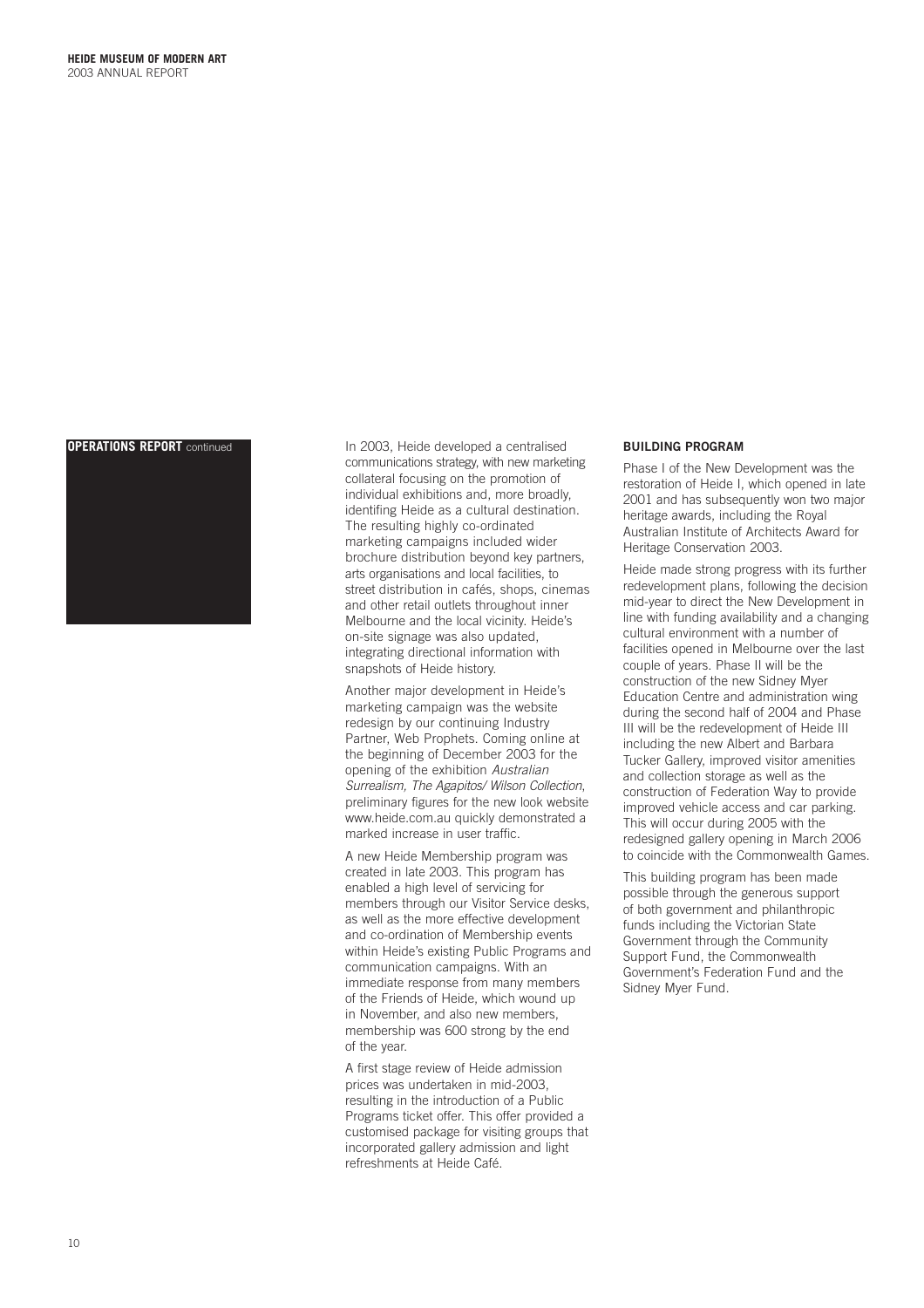eX de Medici *Miss Opportunity Myst* 2003 digital photographs diptych, 92.0 x 68.0 cm each Private Collection



# **EXHIBITIONS AND EVENTS**



| <b>DURATION</b>                        | <b>EXHIBITION / SPECIAL EVENT</b>                                                                                  | <b>VENUE</b>                                                           |
|----------------------------------------|--------------------------------------------------------------------------------------------------------------------|------------------------------------------------------------------------|
| <b>Completed Exhibitions</b>           |                                                                                                                    |                                                                        |
| 2 February - 6 April 2003              | Slow release: recent photography<br>in New Zealand<br>A Heide Museum of Modern Art<br><b>Travelling Exhibition</b> | Adam Art Gallery,<br>Victoria University<br>Wellington, New<br>Zealand |
| 16 November 2002 -<br>23 February 2003 | Many Happy Returns:<br>Celebrating Heide's 21st Birthday Year                                                      | Heide II                                                               |
| 7 December 2002<br>2 February 2003     | David Larwill: Stuff that Matters                                                                                  | Heide III                                                              |
| 25 January -<br>5 July 2003            | Moments of Mind, the Sweeney<br><b>Reed Collection</b>                                                             | Heide I                                                                |
| 25 January -<br>5 July 2003            | PLANS: A Sculptural Situation by<br>Gail Hastings                                                                  | Heide I                                                                |
| 15 February -<br>9 June 2003           | Douglas Annand: The art of life<br>A National Gallery of Australia                                                 | Heide III<br><b>Travelling Exhibition</b>                              |
| $1$ March $-$<br>11 May 2003           | Soft Steel – eX de Medici                                                                                          | Heide II                                                               |
| $17$ May $-$<br>10 August 2003         | Close to the Bone,<br>Linde Ivimey, Sculpture                                                                      | Heide II                                                               |
| $21$ June $-$<br>28 September 2003     | SUBLIME 25 Years of the Wesfarmers<br>Collection of Australian Art                                                 | Heide III                                                              |
| $12$ July $-$<br>26 October 2003       | Neil Douglas: An Artist In<br>Nature's Garden                                                                      | Heide I                                                                |
| $12$ July $-$<br>26 October 2003       | A Tribute to Hal Hattam                                                                                            | Heide I                                                                |
| 16 August -<br>28 September 2003       | I heard it on the grapevine<br>Melbourne's new art                                                                 | Heide II                                                               |
| 4 October -<br>7 December 2003         | This was the future<br>Australian Sculpture of the 1950s,<br>60s, 70s & today                                      | Heide II, III &<br>Sculpture<br>Park                                   |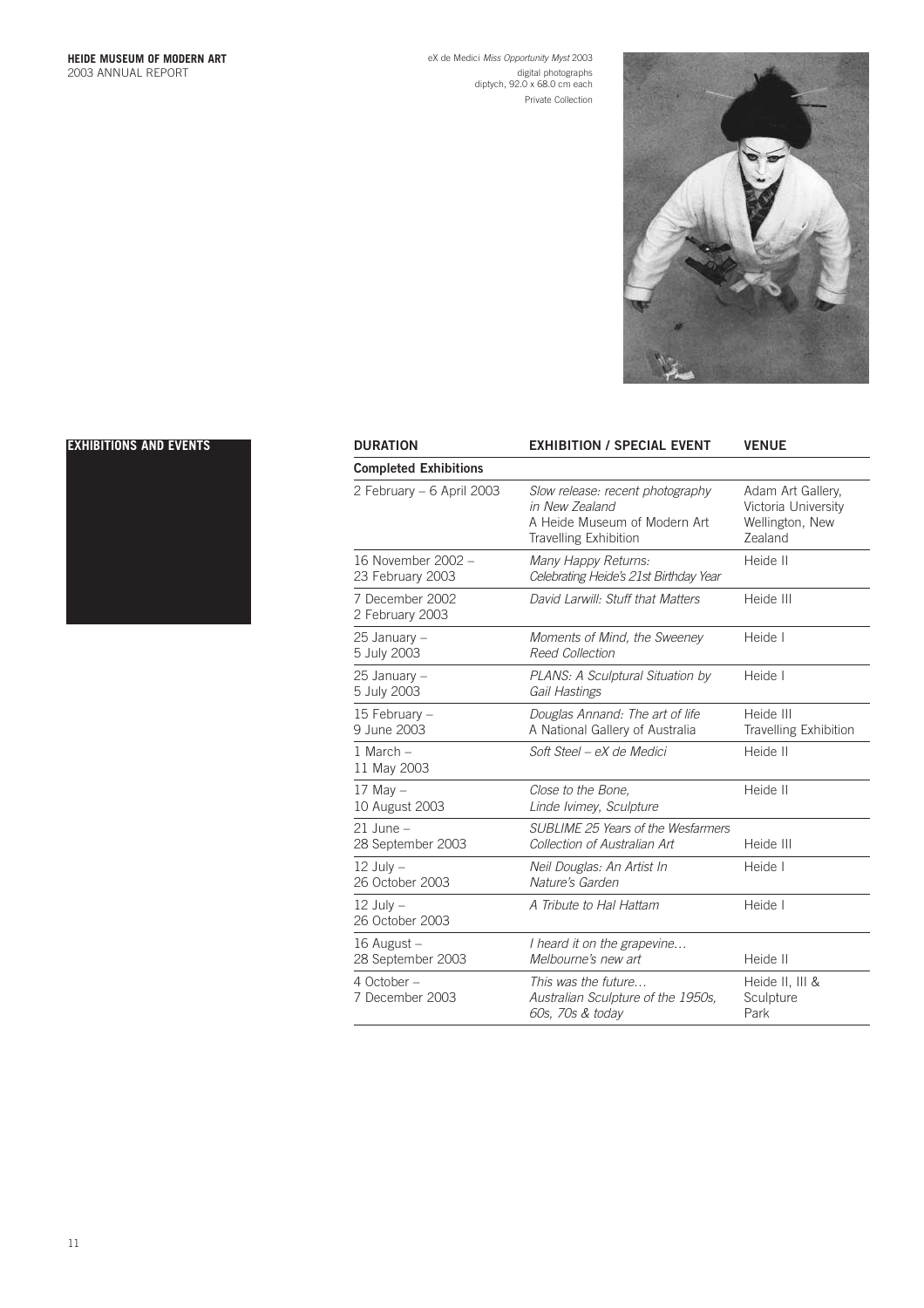# continued



| EXHIBITIONS AND EVENTS | <b>DURATION</b>                        | EXHIBITION / SPECIAL EVENT                                                                                            | <b>VENUE</b>                      |
|------------------------|----------------------------------------|-----------------------------------------------------------------------------------------------------------------------|-----------------------------------|
| continued              | <b>Special Events</b>                  |                                                                                                                       |                                   |
|                        | 15-26 October 2003                     | Growingrowing Heide<br>Outdoors at Heide                                                                              | Heide Gardens &<br>Sculpture Park |
|                        | <b>Continuing Exhibitions</b>          |                                                                                                                       |                                   |
|                        | 15 November 2003 -<br>31 December 2004 | Art and Life at Heide                                                                                                 | Heide I                           |
|                        | 29 November 2003 -<br>22 February 2004 | Judging Architecture:<br>Issues, Visions and Triumphs Victorian<br>Architecture Awards 1929 - 2003                    | Heide II                          |
|                        | 16 December 2003 -<br>28 March 2004    | Australian Surrealism<br>The Agapitos/Wilson Collection<br>An Art Gallery of South Australia<br>Travelling Exhibition | Heide III                         |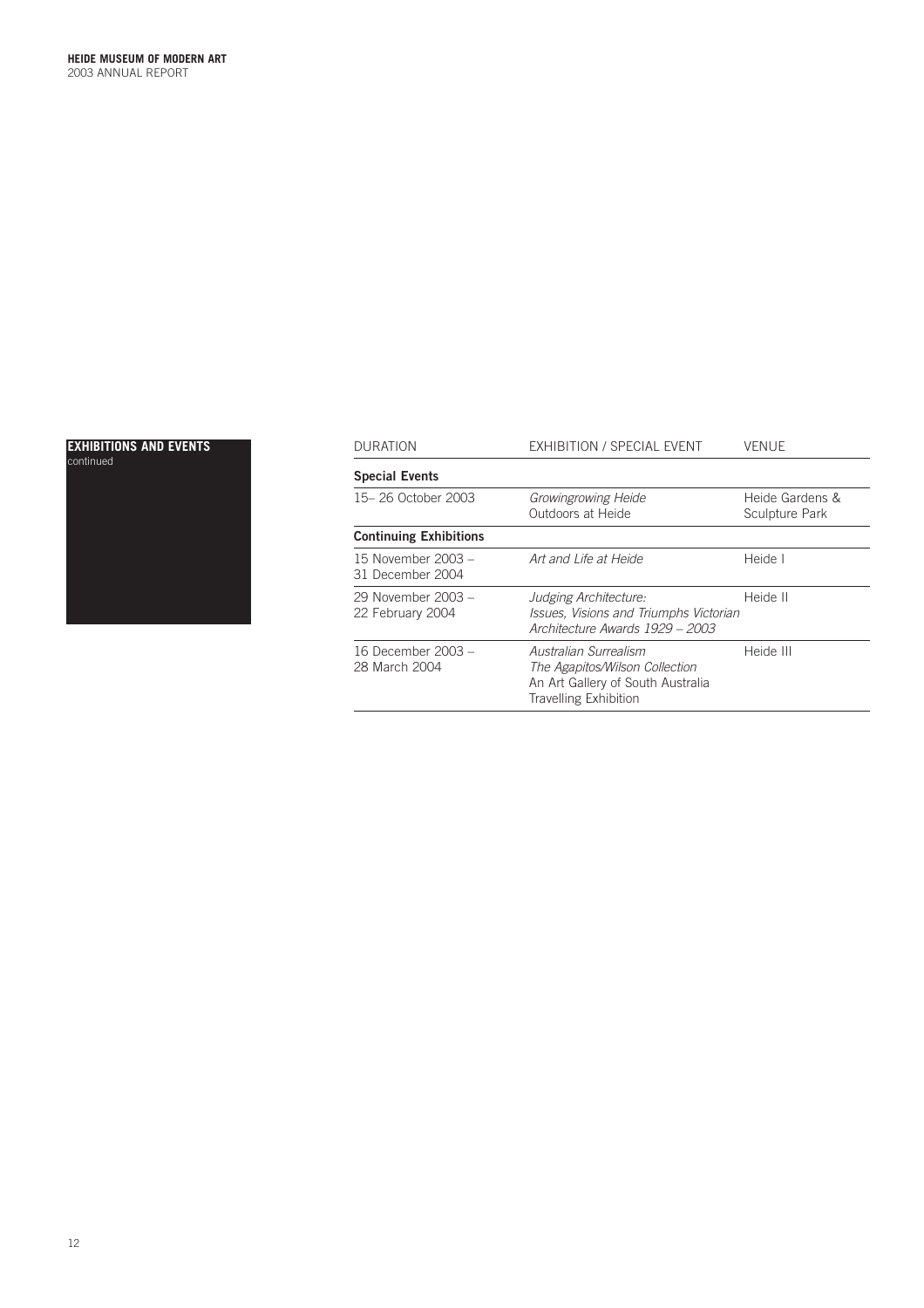

**ACQUISITIONS ACQUISITIONS Heide Museum of Modern Art gratefully** acknowledges the pro-bono assistance of valuers John Buckley, Walter Granek and Christie's Australia Pty Ltd.

# **Kevin CONNOR**

*Portrait of Sydney III* 1970-71 oil on composition board 244.0 x 397.0 cm Gift of Wilbow Corporation Pty Ltd through the Cultural Gifts Program 2003

# **Neil DOUGLAS**

*Untitled (Landscape) c*. 1963-64 oil on composition board 68.5 x 91.5 cm Purchased by the Heide Circle of Donors 2003

# **Jennifer JOSEPH**

*The Three Marks of Existence* 2000–2001 synthetic polymer paint on wooden tea chest lids 13 panels, each 50 x 40 cm Gift of the artist 2003

## **Alun LEACH-JONES 4 works Gift of the artist 2003**

*(For Sweeney)* 1977 screenprint on paper sheet 65.1 x 57.2 cm; comp 45.7 x 43.7cm

*Untitled (Green forms)* 1977 screenprint on paper sheet 65.4 x 57.1 cm; comp 45.7 x 43.8 cm

*Untitled (Purple forms)* 1977 (Illustration for Sightings "In that certain time of morning…") screenprint on paper sheet 64.7 x 56.9 cm; comp 45.6 x 43.5 cm

*Untitled (Blue forms)* 1977 screenprint on paper sheet 65.7 x 56.9 cm; comp 45.7 x 43.7 cm

# **Sweeney REED 20 items Gift of Alun Leach-Jones 2003**

Publication: Reed, Sweeney and Leach-Jones, Alun, *Sightings*, Macquarie University 1977

Photocopy of front page of book, Jules Supervielle, *Selected Writings* – *New Directions*

Letter, Sweeney Reed to Alun Leach-Jones, Anzac Day 1977

Letter, 2 pages, Sweeney Reed to Alun Leach-Jones, "long weekend" 1977

Letter, Sweeney Reed to Alun Leach-Jones, 20 May 1977

Letter, Sweeney Reed to Alun Leach-Jones, 29 May 1977

Letter, 2 pages, Sweeney Reed to Alun Leach-Jones, 26 February 1979

Sweeney Reed, Typewritten poem, "The edge that lies...

Sweeney Reed, Typewritten poem, "Sitting down to read you again…"

Sweeney Reed, Typewritten poems, pasted to A4 paper (with correction fluid), "The edge that lies"

Sweeney Reed, Typewritten poem, "Location Sketch (1)"

Sweeney Reed, Typewritten poem, "Elsie's 17th Fix" 1966

Sweeney Reed, Typewritten poem, "The Fall of the Vauxhall Performer"

Sweeney Reed, Typewritten poem, "Location Sketch (II)" 1976

Sweeney Reed, Typewritten poem, "Barbarella"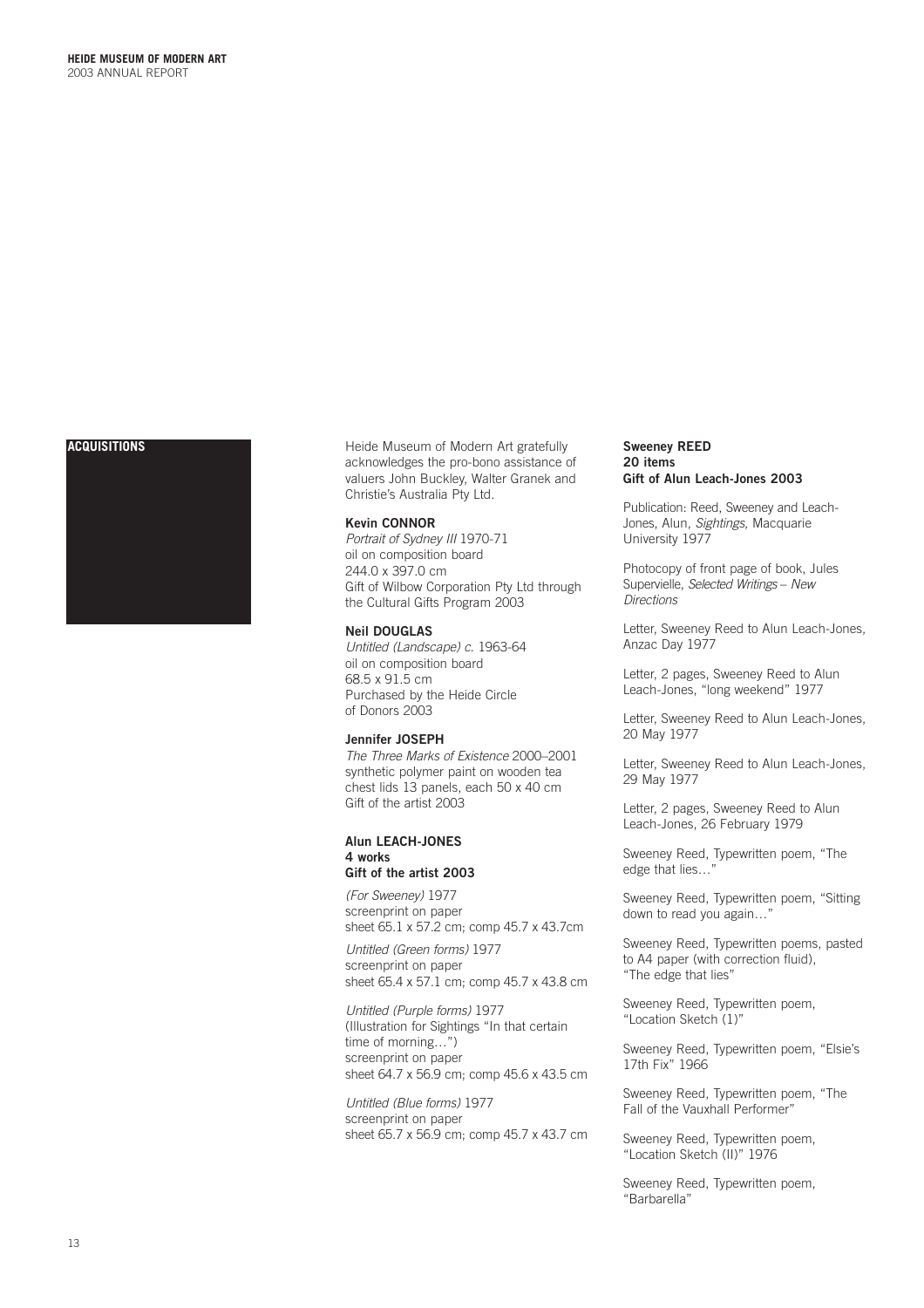

Linde Ivimey *Leopard* 2002 chicken vertebrae, string, fibre, fabric, wood, steel armature 80.0 x 120.0 x 30.0 cm Private Collection



**ACQUISITIONS** continued **ACQUISITIONS** continued Sweeney Reed, Typewritten and annotated poem, "Flowers" 1959-1975

> Sweeney Reed, Photocopy of typewritten and annotated poem, "a bird…" June 1977

Sweeney Reed, Photocopy of typewritten poem, "Touch in Bloom" 1976

Sweeney Reed, Photocopy of typewritten poem, "The Fall of the Vauxhall Performer" 1976

Sweeney Reed, Photocopy of typewritten and signed poem, "Location Sketch" 1976

# **Peter TYNDALL**

*detail: A Person Looks At A Work Of Art/someone looks at something… LOGOS / HA HA* 2003 inkjet print on card 29.6 x 21.0 cm Gift of the artist 2003

# **Ron UPTON**

*Untitled* 1965 monotype 54.7 x 37.0 cm Purchased by the Heide Circle of Donors 2003 from the Estate of Maxwell Arthur Marginson

# **Ron UPTON**

*Standing figure* (1964) ciment fondu 224 x 111 x 100 cm Gift of the artist 2003

# **Caroline WILLIAMS**

*Horse Listening to a Landscape c.*1985 oil on canvas 120.0 x 150.0 cm Gift of Maudie Palmer and Judy Walsh to commemorate Heide's 21st year.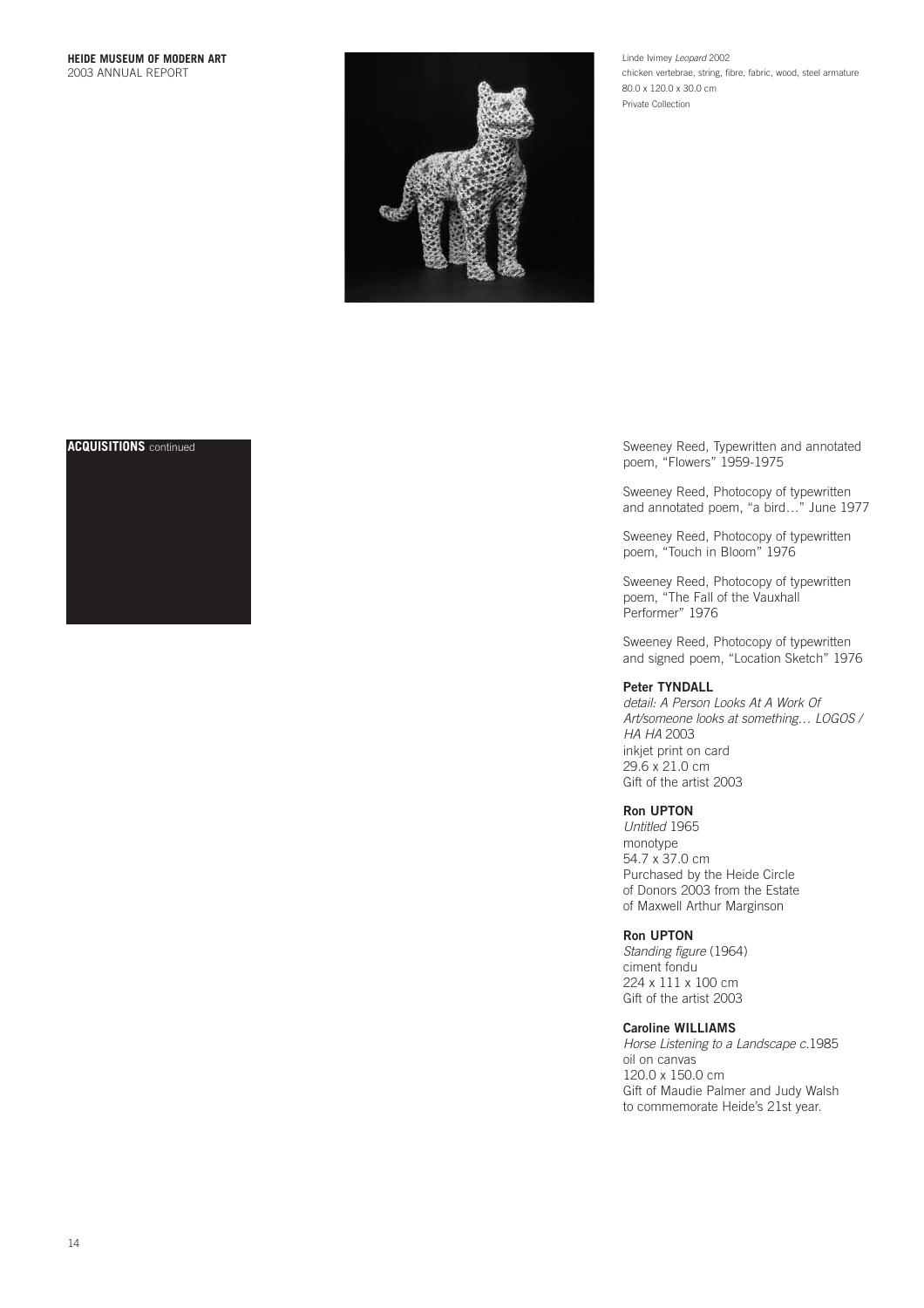

# **OUTWARD LOANS GLOBAL ARTS LINK** *When I Was Young: Impressions of Childhood* **2 November 2002 – 9 February 2003**

Charles BLACKMAN *The Shadow* 1953 tempera on cardboard 59.0 x 75.0 cm Purchased from John and Sunday Reed 1980

Charles BLACKMAN *Prone schoolgirl* c. 1953 enamel on cardboard 79.0 x 93.5 cm Purchased from John and Sunday Reed 1980

John PERCEVAL *Performing Dogs No.1* 1943 oil on muslin on cardboard 37.6 x 67.8 cm Purchased from John and Sunday Reed 1980

# **STATE LIBRARY OF VICTORIA** *Kelly Culture: Reconstructing Ned Kelly* **28 February – 25 May 2003**

Sidney NOLAN *Ned Kelly 'Nobody knows anything about my case but myself'* 1945 enamel on cardboard 64.0 x 76.0 cm Purchased with funds provided by the Friends Heide and the Heide Circle of Donors 1998

Albert TUCKER *King Kelly and his legions* 1957 oil, P.V.A, collaged foil and cardboard on composition board On loan from Barbara Tucker 2000

Joy HESTER *Fun fair* c. 1946 brush and ink, watercolour, coloured chalk, pencil on paper 20.2 x 25.2 cm (comp & sheet) On loan from Barbara Tucker 2000

# **RMIT GALLERY** *Sculpture at RMIT during the Jomantas years 1961-1987* **11 July – 29 September 2003**

George BALDESSIN *Personage, window and factory smoke* 1966 synthetic enamel on cast and fabricated aluminum 171.1 x 218.5 x 66.0 cm On loan from Tess Baldessin

**NATIONAL GALLERY OF VICTORIA, THE IAN POTTER CENTRE, FEDERATION SQUARE** *Peter Booth Retrospective* **28 November 2003 – 8 February 2004**

Peter BOOTH *Painting* 1986 oil on canvas 167.0 x 244.0 cm Purchased 1987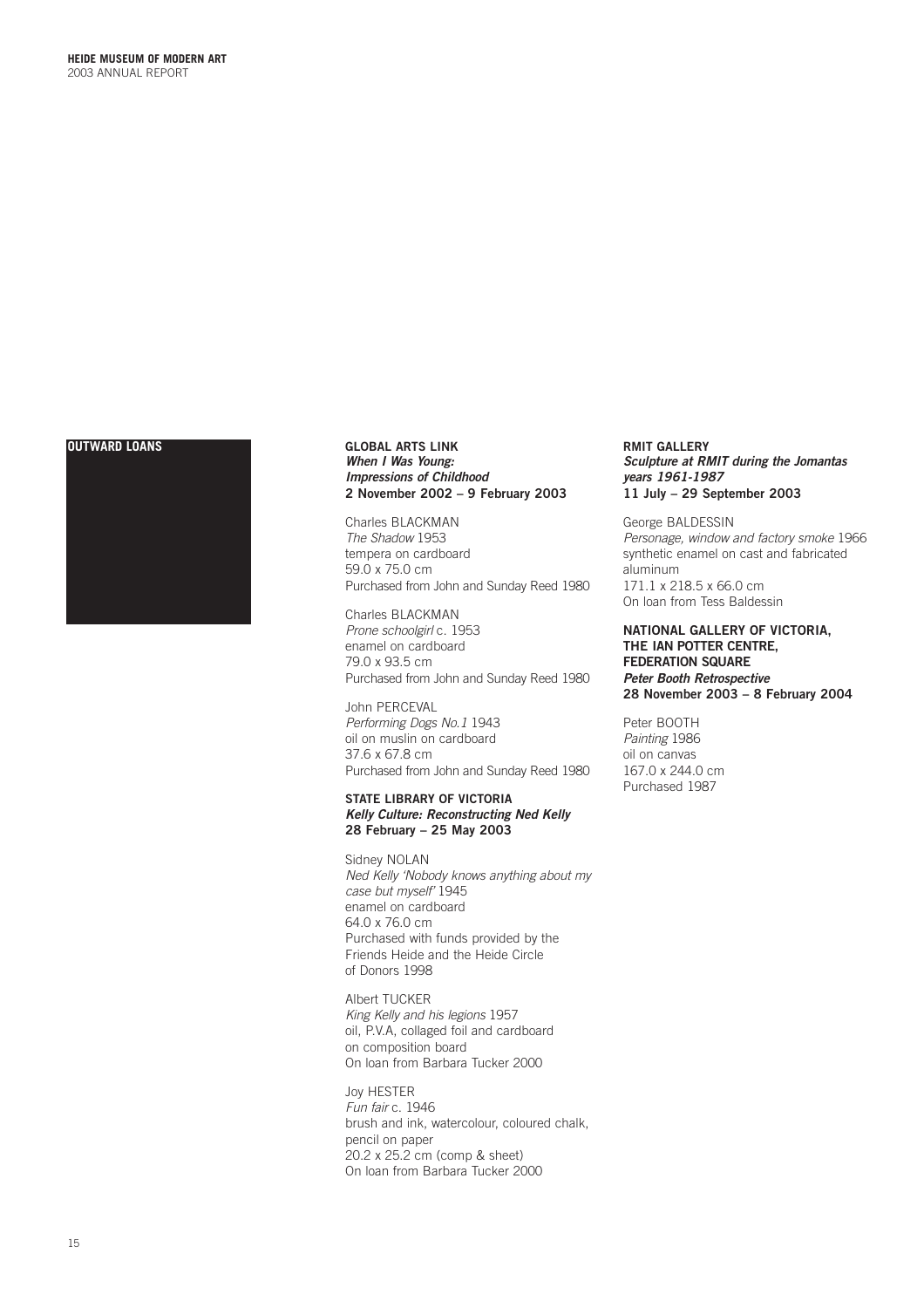# **LENDERS**



2121 Furniture Andrew Hazewinkel Andrew Klippel Anna Finlayson Anna Schwartz Gallery Ballarat Fine Art Gallery Barbara Johnson Barbara Tucker Bert Flugelman Bill Nuttall and Annette Reeves Bonita Ely Brendan and Sian Tolley Carlier Makigawa Charles Nodrum Gallery Chris Bond Christopher Langton Cotham Gallery 101 Daminao Bertoli Danius Kesminas Darren Knight Gallery Domenico de Clario Drill Hall Gallery and Art Collection Elizabeth Arthur Fine Art Elizabeth Gibson Elizabeth McFarland Estate of George Baldessin eX de Medici Fabian Douglas Gail Hastings Gary Wilson Geelong Art Gallery Geoffrey and Virginia Hassall Gollings Pidgeon Gwen Ford Ian Potter Museum of Art Jack Waites Jason Hartcup Hindmarsh Shire Council Joan Grounds

Joan McClelland Jock Clutterbuck John Krzywokulski John Meade Julia Gorman June Brown Karen Hallmark Kashell Robertson-Swann Katherine Hattam Kate Hattam Kevin Mortensen Kyle Redpath Latrobe Regional Gallery Linde Ivimey Lisa Young Margaret Douglas Mark Galea Marr Grounds Martin Hoare Marvin Hurnall McClelland Gallery and Sculpture Park Michael Carr Art Dealer Michael Kitching Michelle Guglielmo Mikala Dwyer Mildura Arts Centre Monash University Museum of Art Mr and Mrs Colin Laverty Mrs Jill O'Brien Nadine Christensen and Andrea Blundell Narinda Cook National Gallery of Victoria Neil Douglas Nigel Lendon Noel Hutchison Noelene Lucas

Pamela, Mishka and Danila McIntosh Paul Irving Paul Knight Penrith Regional Art Gallery and Lewers Bequest Peter Cripps Peter D Cole Professor Emeritus Margaret Plant Rae Rothfield Ray Hughes Ron Upton Sanja Pahoki Sarah Cottier Gallery Shepparton Art Gallery Sherman Galleries Simeon Nelson Sofitel Collection Stonington Stables Museum of Art Susan Dye Sutton Gallery Sydney Ball Tess Baldessin Tony Trembath Valerie Albiston Vlase Nikoleski Victorian Arts Centre Wollongong City Gallery Donors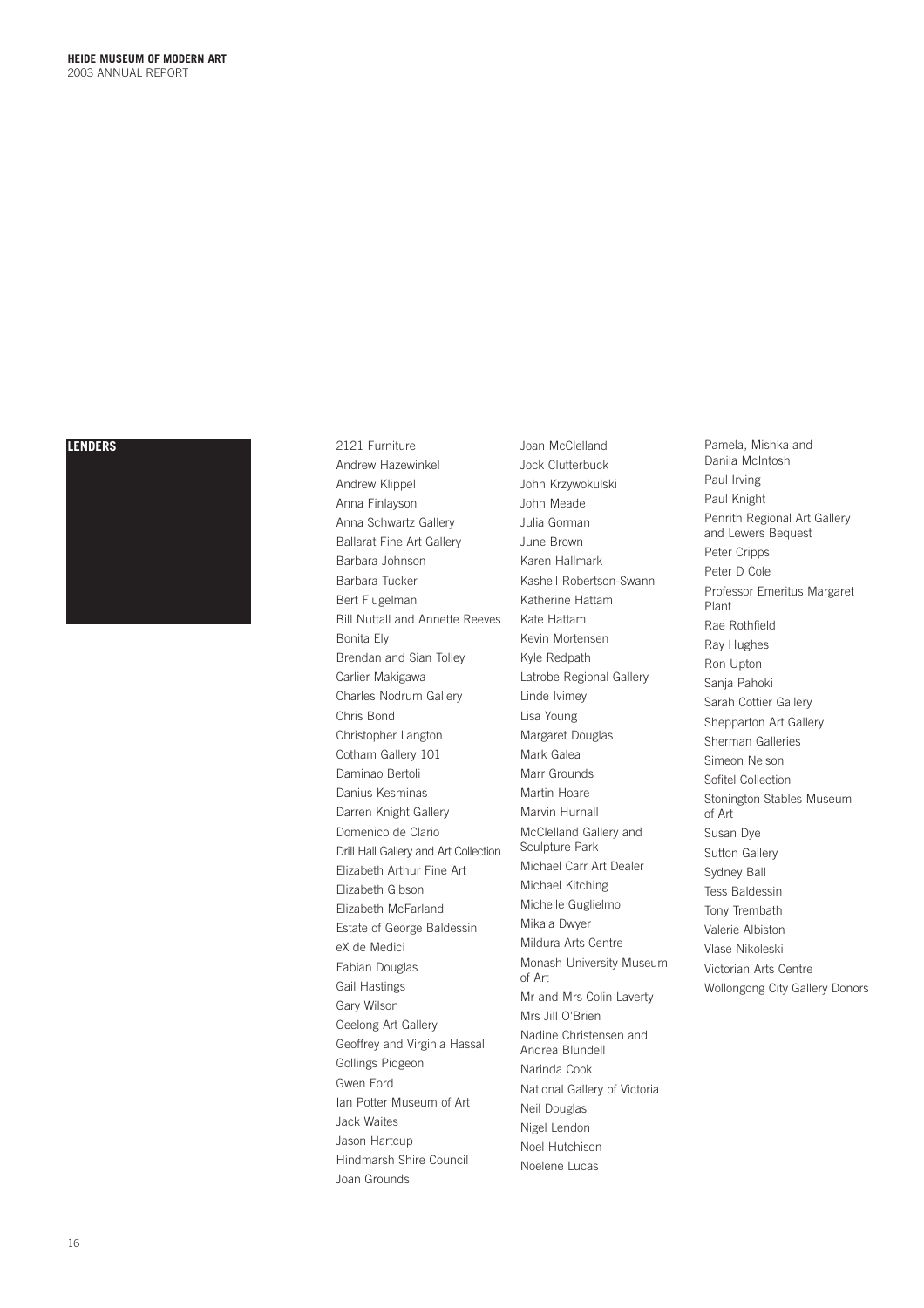Neil Douglas and Arthur, Boyd *Untitled (ceramic jug)* 1960 glazed ceramic<br>27.5 x 14.5 x 5.0 cm Heide Museum of Modern Art Collection Bequest of Barrett Reid, 2000 Reproduced with the permission of the Bundanon Trust





**DONORS AND PARTNERS Heide Museum of Modern Art** acknowledges with gratitude all following contributors:

# **NEW DEVELOPMENT**

Established in 2001 in support of fundraising for the New Development. Phase 1 was completed in December 2001 with the opening of the Heide 1 heritage house and garden restoration.

# **Government Supporters**

Victorian State Government through the Community Support Fund

Commonwealth Government through the Federation Fund

# **Building Fund Donors**

Adams Pest Control Robert and Elizabeth Albert Kate Bêchet Becton Construction Group Nominees Pty Ltd Christine and John Collingwood J J and E R Colquhoun Lorraine Carr Stephen and Jenny Charles Dr Andrew Churchyard Joan and Peter Clemenger AM Susan Crennan QC Lauraine Diggins Dr Ian and Mrs Marie Donald Rose and John Downer AM Denise Farran John Fittock Ken and Diana Fletcher William J Forrest Friends of Heide Patricia Fullerton Kerry Gardner Richard and Isabella Green Lesley and Peter Griffin Neil and Angela Gunn

Anthony and Cathie Hancy Craig and Connie Kimberley Dr Richard and Mrs Andrea King Elizabeth H Loftus Jill McFarlane Judith and John Middleton QC Sidney Myer Fund Maria and Allan Myers QC Geraldine O'Sullivan The Hon. Justice Pagone and Mrs Margaret Pagone The Parncutt Family Foundation Dr Ronald Robinson Meredith Rogers Ron Selkirk Loti Smorgon AO Victor Spitzer Dr Diana Starr Cheryl and Chris Thomas Robyn and Ross Wilson Sir John Young KCMG AC

# **KEN FLETCHER MEMORIAL FUND**

A Memorial Fund established to commemorate the leadership of the late Ken Fletcher, Chairman of the Heide Board of Directors from 1997 to 2002. Funded by individual donors (not listed).

# **GRAEME STURGEON MEMORIAL TRUST**

A privately funded Trust in support of the acquisition and exhibition of sculpture at Heide.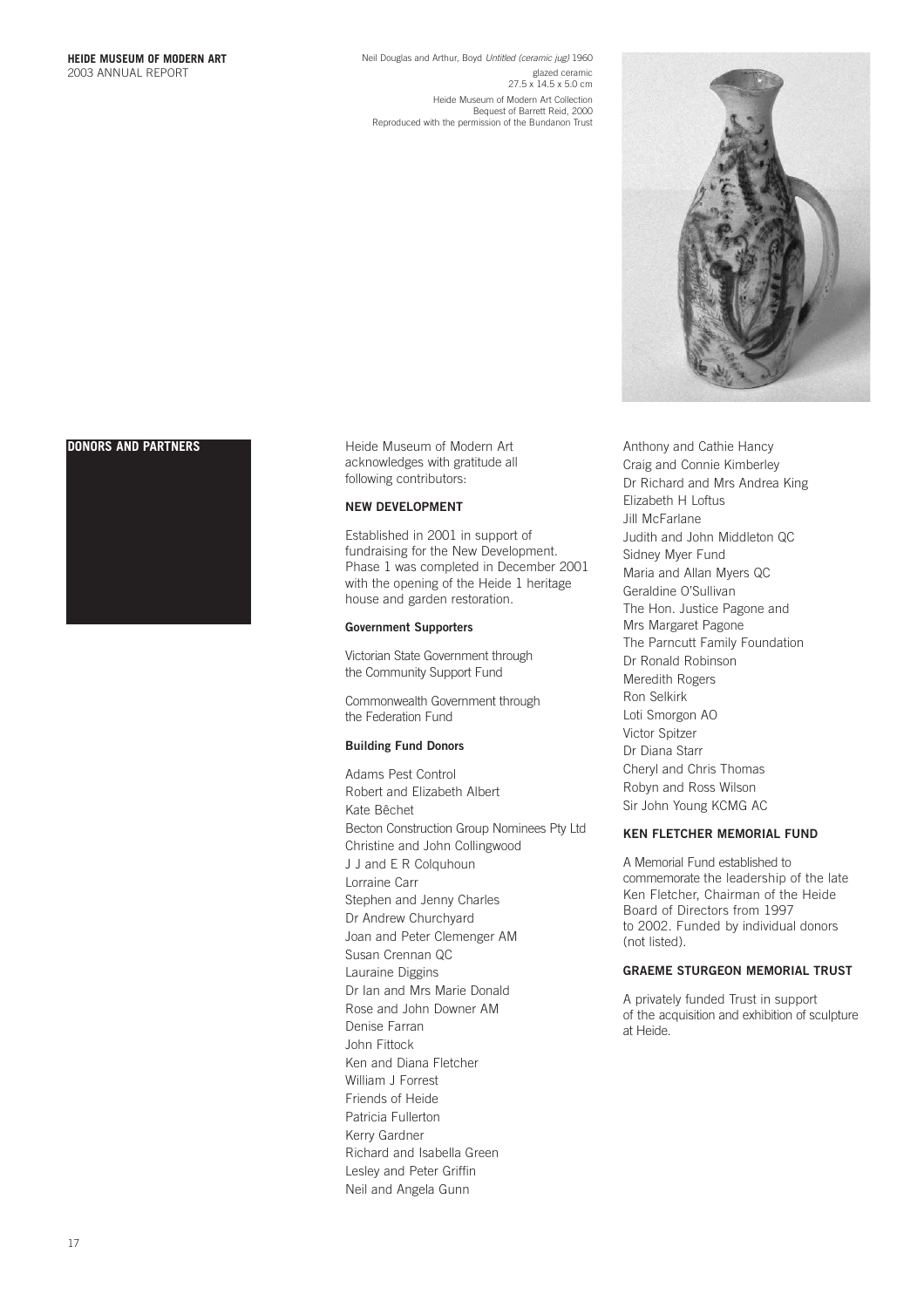# **DONORS AND PARTNERS** continued **CIRCLE OF DONORS**



An annual program supporting the acquisition of artworks for the Museum's Collection.

Christopher Baker Helen and Ken Barnes Lucy Carruthers Beverley and Alan Castleman Ian and Marie Donald Denise Farran William J Forrest David Freeman John and Margaret Harrison Diana Morgan Edna Newton Laurence O'Keefe Caroline Phillips Victoria Ponsford Peter and Sally Redlich Richard and Vivienne Reed Ian Rogers Rae Rothfield Elizabeth Sevior Gene Sherman Peter and Noelle Thomas Jeffrey Turnbull Elisabeth Wagner Caroline Walford Ralph and Barbara Ward-Ambler AM Sir John Young KCMG AC Tom and Barb Yuncken

# **GEORGES MORA FOUNDATION**

A Commemorative Fund that has supported various Museum initiatives and programs.

# **Founder Benefactors**

National Australia Bank William J Forrest Loti and Victor Smorgon

# **Foundation Members**

Robert and Elizabeth Albert Marc and Eva Besen Stephen and Jenny Charles Alex and Elizabeth Chernov Peter and Jan Clark Joan Clemenger Christine and John Collingwood Bill and Jan Conn Ray Finkelstein and Leonie Thompson Peter and Lesley Griffin Peter and Mary Hayes Kim and Mary Lou Jelbart Tom and Sylvia Lowenstein Macquarie Bank Limited Jim and Katherine Morgan Nigel and Diana Morgan Baillieu and Sarah Myer Peter McMahon Thomas and Sue Quirk Robert and Rosemary Simpson Sam and Minnie Smorgon Margaret Stewart Chris and Cheryl Thomas Sandra and Leon Velik Gerry and Elisabeth Wagner Ralph and Barbara Ward-Ambler AM David and Margaret Walsh Norman and Joan Wettenhall David Wynn Victor Wynn of Whitton Holdings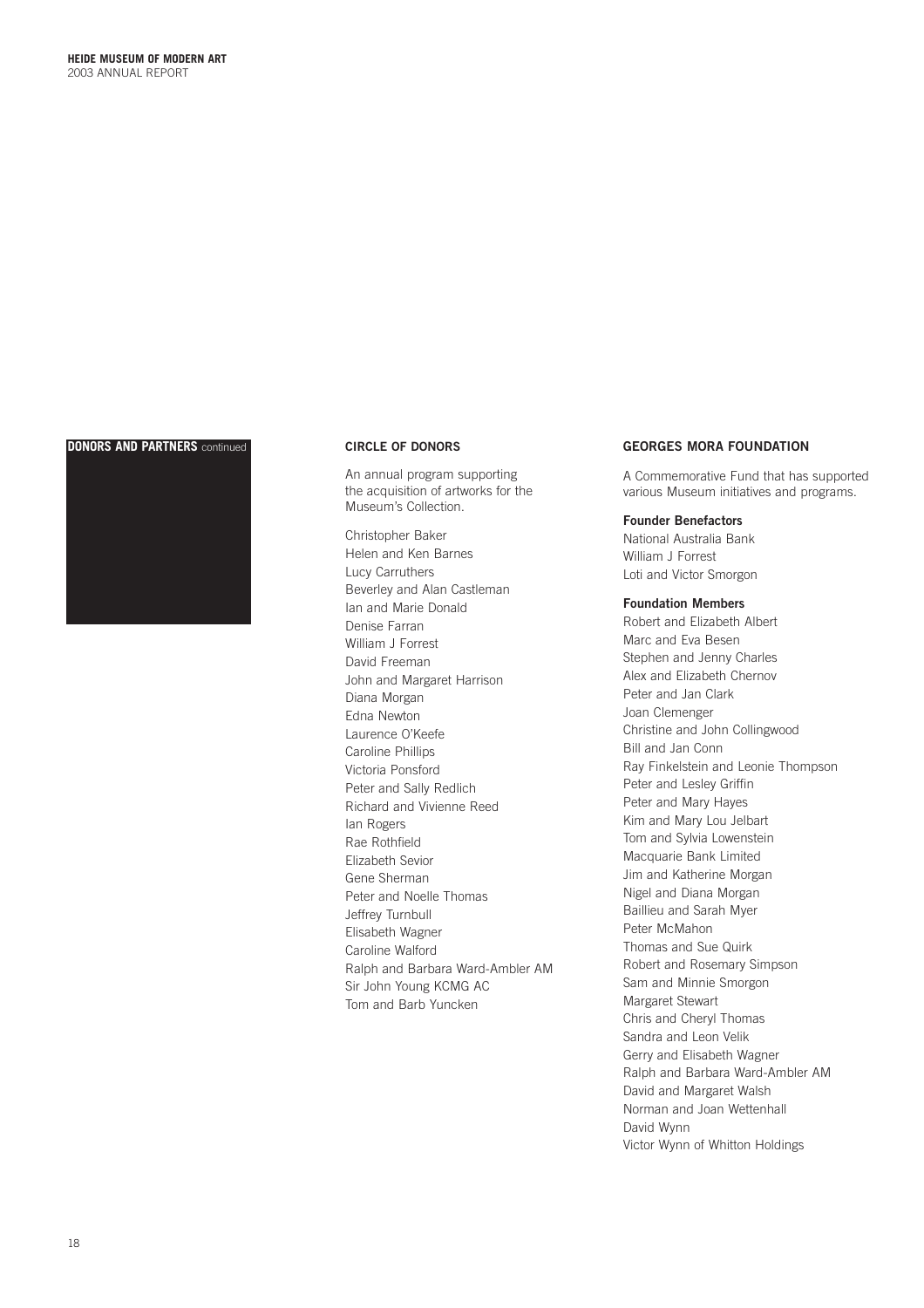

# Paul Partos *Portrait of Hal Hattam* 1982 synthetic polymer on paper 75.5 x 56.5 cm Collection Kate Hattan, Melbourne



# **DONORS AND PARTNERS** continued **GEORGES MORA FOUNDATION continued**

## **Foundation Donors**

Alan Cornell of Blake Dawson Waldron Australian Galleries Carrillo Gantner Richard and Isabella Green Peter and Neroli Hansen Alex and Marjory Lynch Ian and Gael McRae Mallesons Stephen Jaques Elizabeth Morgan Maudie Palmer Ruth and Ralph Renard Len and Eve Ryder Berek and Marysia Segan Tom and Karin Smyth Lyn Williams Michael and Prue Wright

# **GENERAL MUSEUM OPERATIONS**

Heide received a variety of donations (cash and in-kind) which contribute to daily operations. These included:

Wesfarmers Energy's donation of gas heaters for the Loti Smorgon Courtyard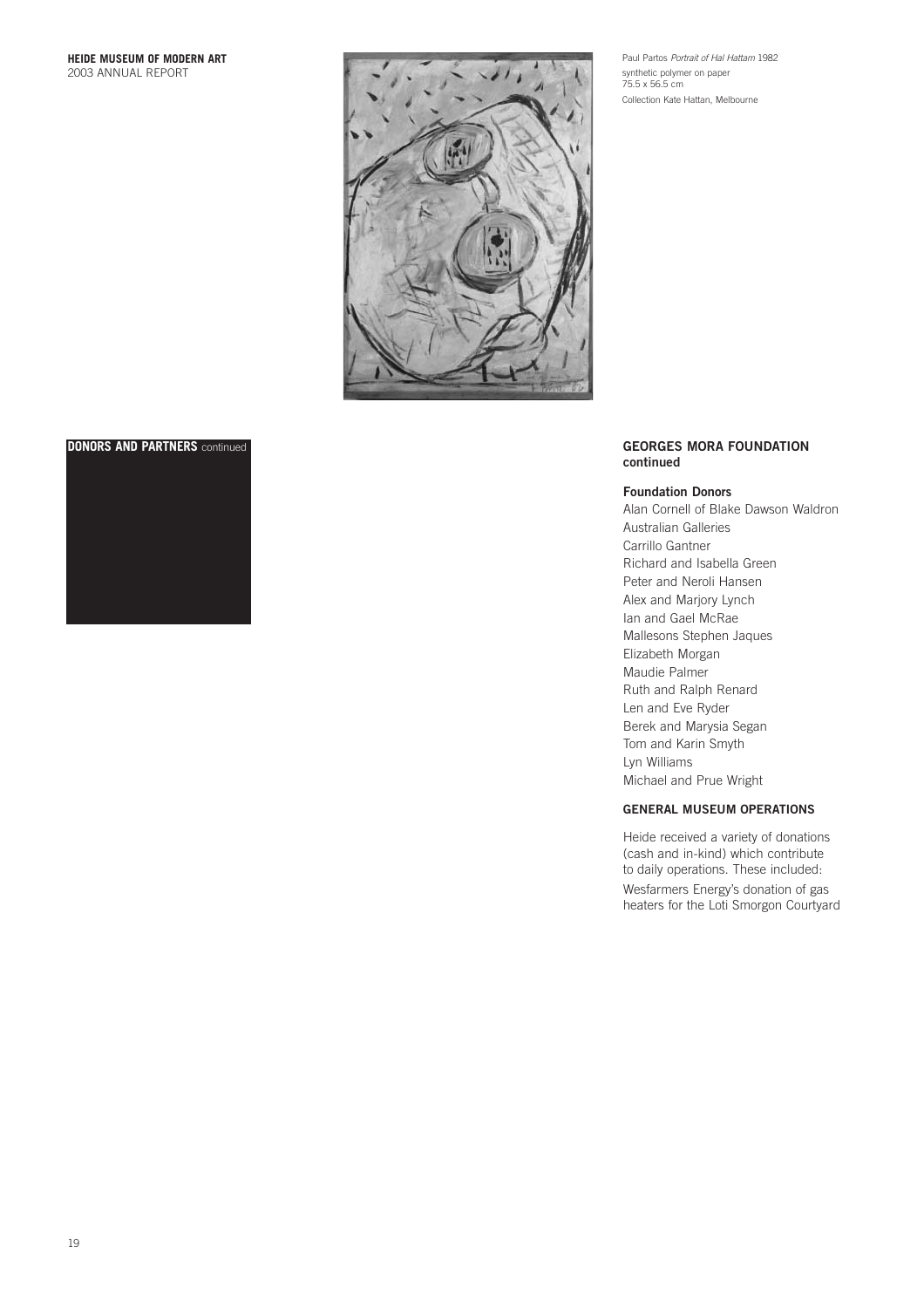# **DONORS AND PARTNERS** continued



## **ANNUAL PARTNERS**

Heide Museum of Modern Art would like to thank all of our 2003 Partners who contributed to the Museum and its programs. Partnerships are crucial to Heide's ability to produce and deliver our annual program of exhibitions, public and education events, other projects and general services. Such support also ensures our future strategic planning and development.

The Annual Partnership structure was revised in 2003 to include a category Education & Public Programs Partners.

| ANNUAL PARTNERS (BY CATEGORY)                                             | <b>ORGANISATION</b>                                                                                                                                                                                                                          |
|---------------------------------------------------------------------------|----------------------------------------------------------------------------------------------------------------------------------------------------------------------------------------------------------------------------------------------|
| <b>Government Partner</b>                                                 | Arts Victoria                                                                                                                                                                                                                                |
| <b>Principal Partners</b>                                                 | Domaine Chandon<br>The Ian Potter Foundation<br>(triennial funding ending September 2003)                                                                                                                                                    |
| <b>Education &amp; Public Programs Partners</b>                           | Manningham City Council<br>Department of Education and Training (NEW)                                                                                                                                                                        |
| <b>Industry Partners</b>                                                  | Aalto Colour<br>Blakes Feast (ending June 2003)<br>John Brash Fotograffiti<br>Ron Butters (ending June 2003)<br>Christie's Australia Pty Ltd (NEW)<br>Damm Fine Food (NEW)<br>Image Online<br>Gollings Pidgeon (NEW)<br>Web Prophets Pty Ltd |
| <b>EXHIBITION PARTNERS (BY EXHIBITION)</b>                                | <b>ORGANISATION</b>                                                                                                                                                                                                                          |
| Douglas Annand: The art of life                                           | National Gallery of Australia<br>Australian Air Express                                                                                                                                                                                      |
| Soft Steel, eX de Medici - Recent Work                                    | L'Oréal Melbourne Fashion Festival                                                                                                                                                                                                           |
| SUBLIME 25 Years of the Wesfarmers<br>Collection of Australian Art        | <b>Wesfarmers Arts</b><br>Visions of Australia<br>Art on the Move<br>Arts WA<br>Victorian Government Indemnification Scheme                                                                                                                  |
| This was the futureAustralian Sculpture<br>of the 1950s, 60s, 70s & today | Corrs Chambers Westgarth<br>Gordon Darling Foundation                                                                                                                                                                                        |
| Judging Architecture: Victorian Architecture<br>Awards 1929 - 2003        | Gollings Pidgeon<br>Royal Australian Institute of Architects                                                                                                                                                                                 |
| Australian Surrealism<br>The Agapitos/Wilson Collection                   | The Art Gallery of South Australia<br>Ord Minnett<br>Visions of Australia<br>Victorian Government Indemnification Scheme                                                                                                                     |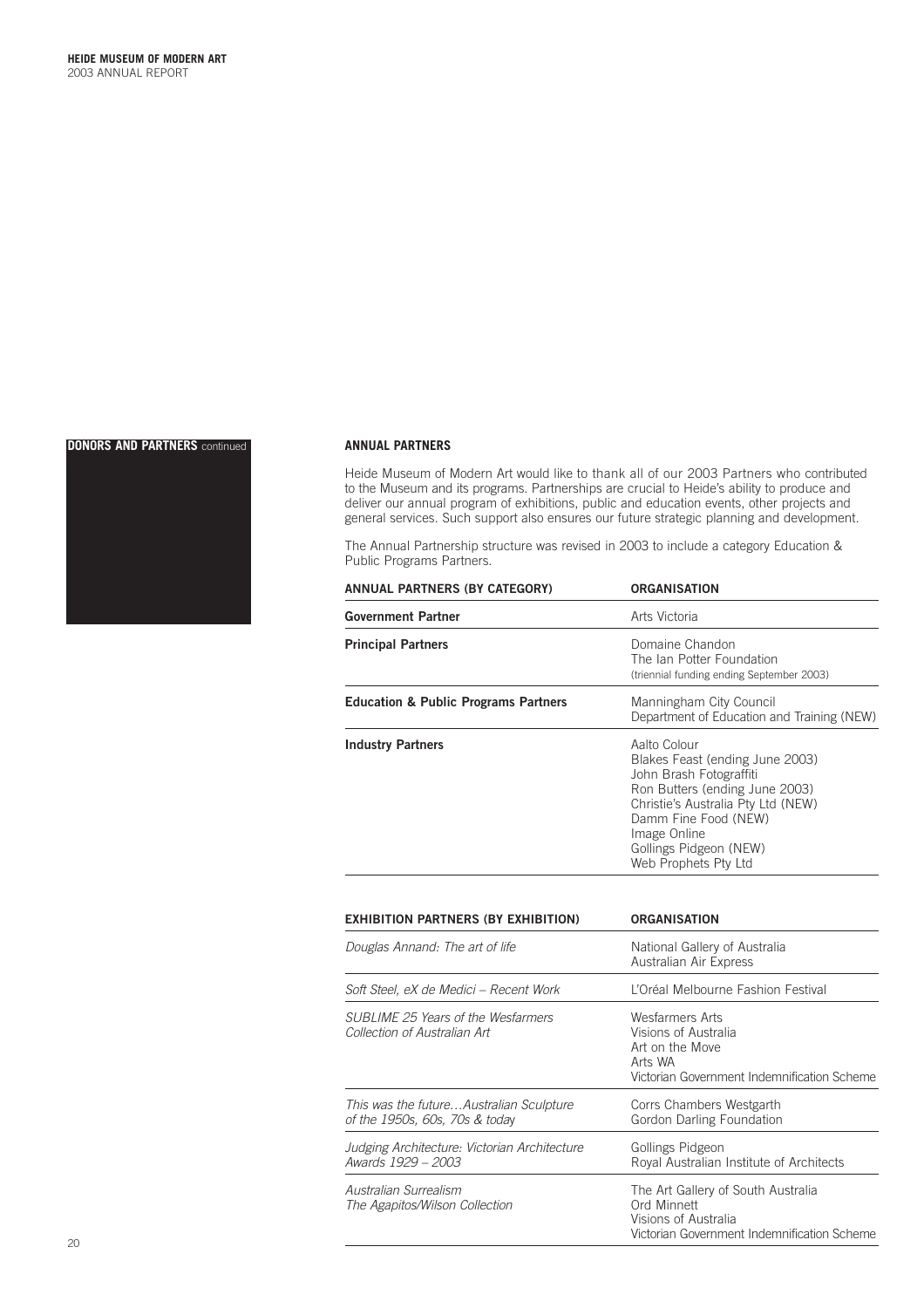# **STAFF AND VOLUNTEERS CHIEF EXECUTIVE**



Lesley Alway Director (from August)

Warwick Reeder Director (to May)

Hugh Drummond Acting Director (May to July)

# **STAFF**

Tim Alves Museum Supervisor (to December)

Julie-Anne Carbon Museum Services Manager (to July)

Stephanie Crichton Registrar, Collection Projects (from April)

Rosalie Dance Education and Community Programs Manager

Maria Davies Visitor Services Manager (from July) / Museum Supervisor (to July)

Anna Draffin Marketing and Development Manager (from January)

Jessica Frean Executive Officer

Kelly Gellatly Assistant Curator (to April)

Simon Gregg Membership Administrator (from August) and Museum Supervisor

Louise Hall Education Officer (from February)

Melissa Keys Merchandise Manager Anna Luzza Payroll Officer (to December)

Maggie Maguire Marketing and Development Manager (to January)

Jennifer Marshallsea Business Manager (to July)

Susanne Meier Accountant (from September)

Kendrah Morgan Assistant Curator (from July)

Noel O'Keefe Head Gardener

Rebecca Renshaw Museum Supervisor (from December) / Museum Assistant (to December)

Jennifer Ross Registrar

Carol Ryan Community Access Officer (to December)

Alison Sadler Digitisation Project Coordinator (to September)

Zara Stanhope Senior Curator

Margaret Swallow Finance Officer

# **STAFF – CASUAL**

Michael Baxter Framer

Gary 'Spook' James Art Handler and Installation

Efthimia Kranitis MAMAS Project Coordinator (to April)

Stella Loftus-Hills Museum Assistant (from August)

Mark Malmberg Museum Assistant

Cassie May Museum Assistant

Travis McArtney Gardener

Lachlan Plain Gardener

Libby Richardson Museum Assistant

Tanya Simmons Museum Assistant (from August)

Tracey Smith Museum Assistant

Chris Stewart Gardener

Bernadette Zajd Museum Assistant (from July)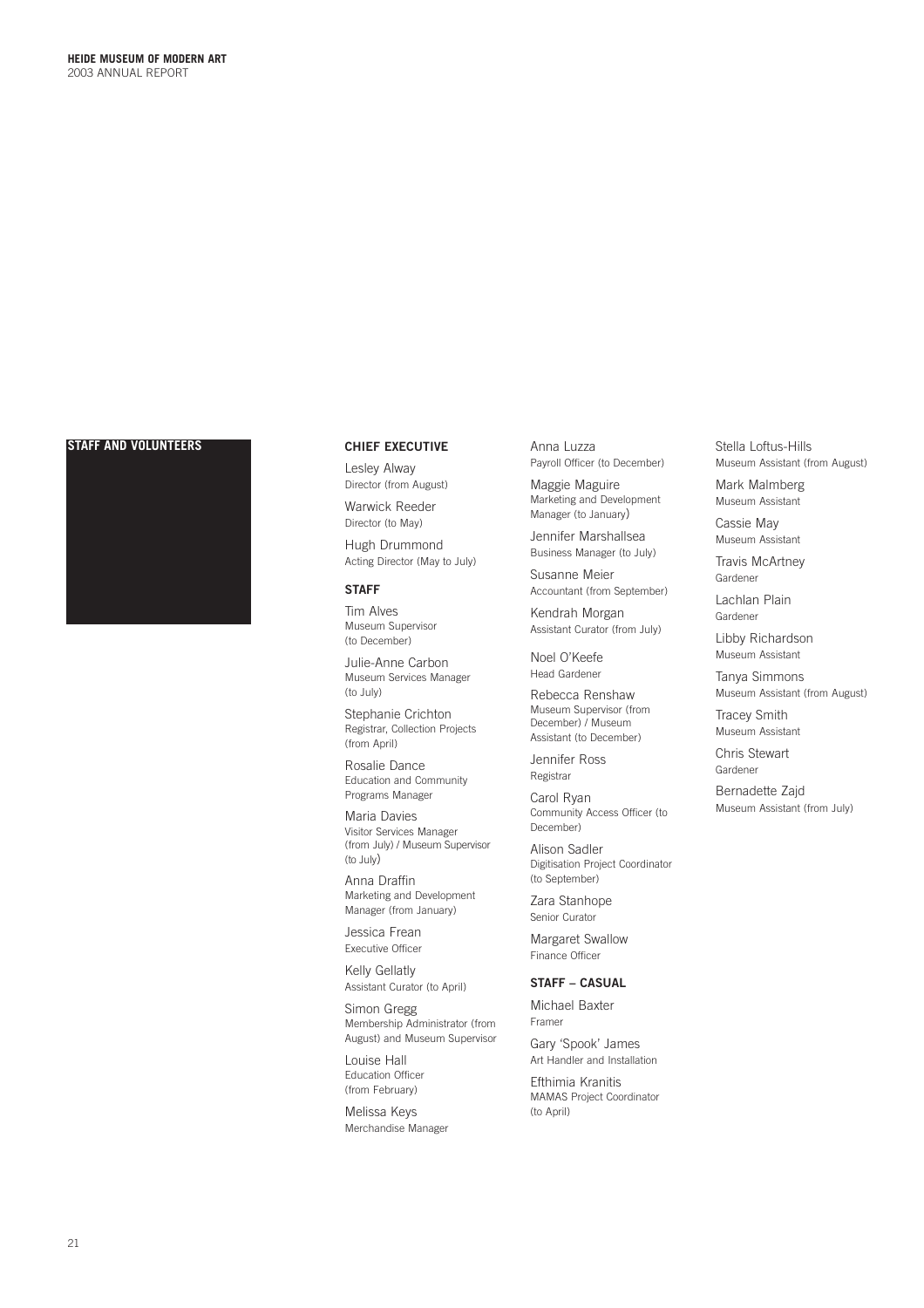# **STAFF AND VOLUNTEERS**  continued



# **VOLUNTEER GUIDES**

Valma Angliss AM Gaynor Cuthbert Leona Haintz Geraldine Hamer Ngaire Johansen Julianne Lewis Jill Nicol Jane Robinson Jennifer Stanisich Alison Steel Peter Thomas

## **VOLUNTEERS**

Donald Anderson Annette Bangay Helen Barnes Catherine Bennetts Esmene Beyzade Bronwyn Blackie Patsy Blair Jenna Blyth Jules Burns Illona Caldow Anne Carpenter Sonya Chandra Alex Christopoulos Marion Cooper Kim Devlin Janine Doyle Amelia Easdale Anne Falvey Shaun Fielding Tasha Forgan Justin Gayner Robin Gibson Connie Handrinos Claire Haslope

Margot Hatcher Lynden Hayes Louise Heinrich Bridget Hooper Ingrid Horn Samantha Howe Madeleine Jenkins Katherine Karamitsis Denise Keele-Bedford Sally Kerr Mira Kolieb Jan Kondarovskas Narelle Law Kelly Leahey Lillian Lim Stella Loftus-Hills Caroline Love Shirley Lum Mark Malmberg Alice Man Cassie May Paul McAsey Rachael McCully Lisa McDonald Anne McLachlan Denise McWilliam Jan Messelheiser Michelle Mills Adele Monaco Rae O'Shaughnessy Kate O'Toole Marina Perkovich Wendy Peters Kathleen Phillip Brian Pieper Lachlan Poulton Vivienne Reed Marion Reid Rebecca Renshaw

Jane Robinson Simon Rowley Gillian Rush Heidi Sangster Elizabeth Scales Simone Schmidt Adrienne Schultze Kerry Schuurmans Pete Silvester Jan Simmons Tanya Simmons Tracey Smith Judy So Sue Stergo Gareth Stokoe Alinta Stoutjesdijk Celia Sutterby Ross Trounce Emma Van Leest Brigitte Vroombout Bridget Walker Tamara Watt Merron Williams Nancy Wood Bernadette Zajd

### **INTERNSHIPS AND SECONDMENTS**

Sarah Browne Louise Lynch Rachel McCully Peter Silvester Ni Wayan Suarniti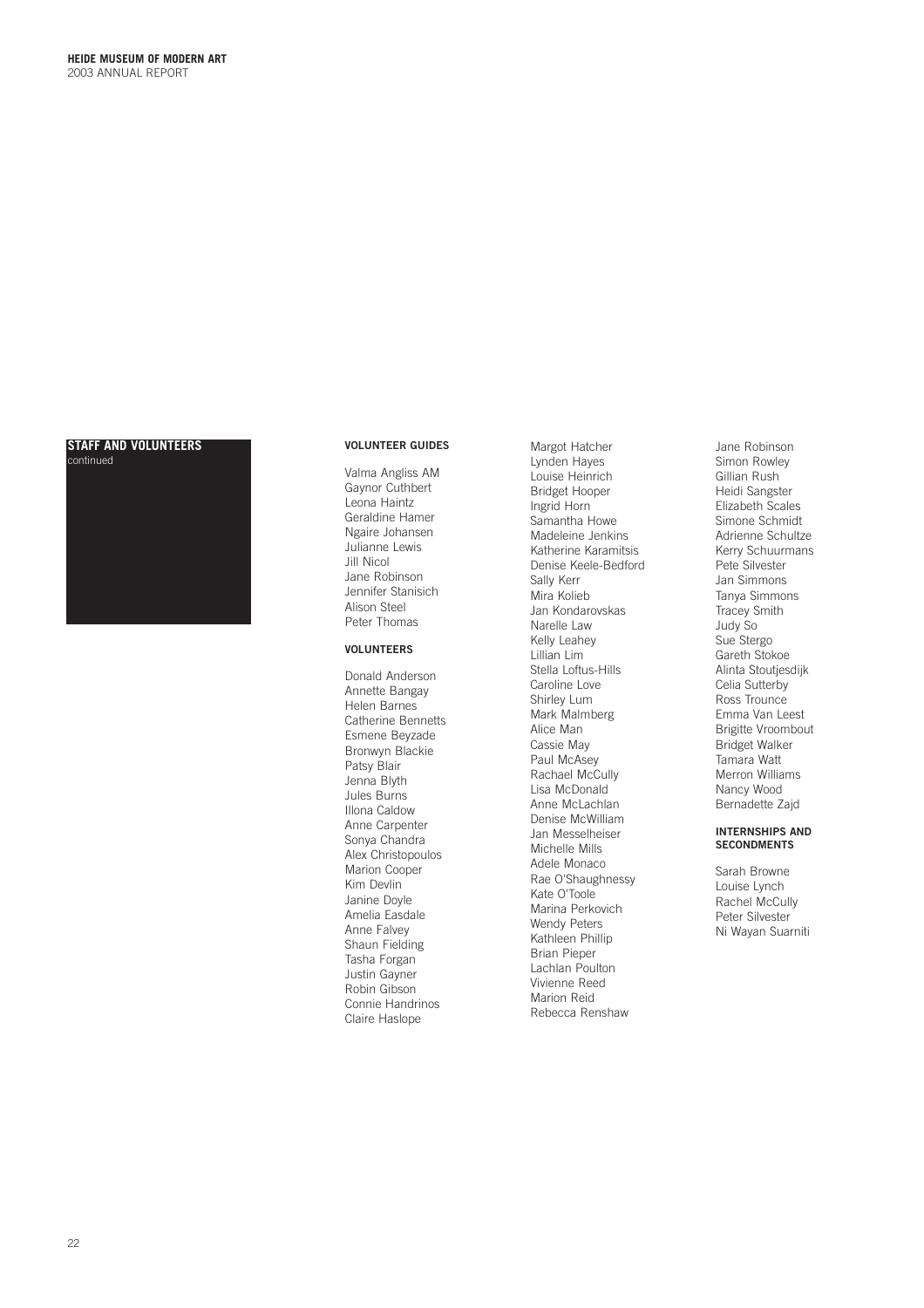**FINANCIAL STATEMENTS**

# **DIRECTORS' DECLARATION DIRECTORS' DECLARATION**

The directors of the company declare that the concise financial report of Heide Park and Art Gallery for the year ended 31 December 2003:

- a) complies with Accounting Standard AASB 1039: Concise Financial Reports, and
- b) has been derived from and is consistent with the full financial report of Heide Park and Art Gallery.

Signed in accordance with a resolution of the Board

 $\lambda$ .<br>باستان محصوص معد

Mr Trevor Tappenden Chairman, Board of Directors 7 April 2004

# **STATEMENT OF FINANCIAL PERFORMANCE FOR THE YEAR ENDED 31 DECEMBER 2003**

|                                                                                        | 2003<br>S                | 2002<br>\$               |
|----------------------------------------------------------------------------------------|--------------------------|--------------------------|
| <b>Operating activities</b>                                                            |                          |                          |
| Revenues from operating activities<br>Expenses from operating activities               | 2,206,671<br>(2,459,496) | 1,559,745<br>(2,362,809) |
| Net deficit from operating activities                                                  | (252, 825)               | (803,064)                |
| Capital development activities<br>Revenues from capital development activities 789,645 |                          | 597,617                  |
| Surplus / (deficit) from ordinary activities                                           | 536,820                  | (205, 447)               |
| Net increase / (decrease) in asset revaluation<br>reserve                              | (221, 548)               | 12,308,039               |
| Total changes in members funds                                                         | 315,272                  | 12.102.592               |

The accompanying notes form part of this concise financial report.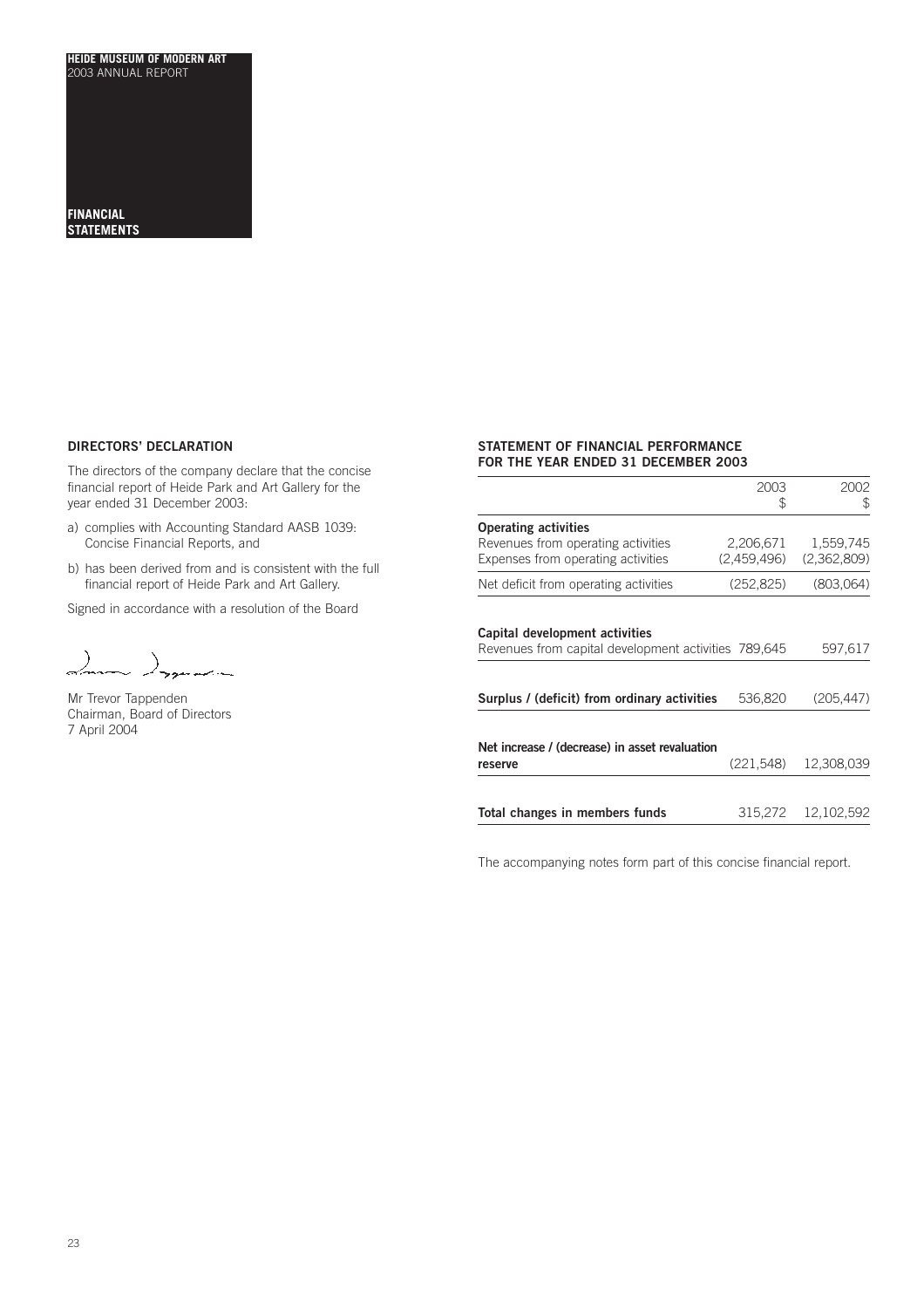### **FINANCIAL STATEMENTS**

# **STATEMENT OF FINANCIAL POSITION AS AT 31 DECEMBER 2003**

# **STATEMENT OF CASH FLOWS FOR THE YEAR ENDED 31 DECEMBER 2003**

| <b>Total Members Funds</b>                                                                                                                      | 29,752,438                                              | 29,437,166                                                 |
|-------------------------------------------------------------------------------------------------------------------------------------------------|---------------------------------------------------------|------------------------------------------------------------|
| Members Funds<br>Reserves<br>Accumulated surplus                                                                                                | 24,792,770<br>4,959,668                                 | 25,008,318<br>4,428,848                                    |
| <b>Net Assets</b>                                                                                                                               | 29,752,438                                              | 29,437,166                                                 |
| <b>Total Liabilities</b>                                                                                                                        | 2,364,172                                               | 2,877,415                                                  |
| <b>Total Non-Current Liabilities</b>                                                                                                            | 271,666                                                 | 1,062,143                                                  |
| <b>Non-Current Liabilities</b><br>Interest bearing liabilities<br>Provisions<br>Other                                                           | 61,195<br>5,471<br>205,000                              | 15,315<br>1,046,828                                        |
| <b>Total Current Liabilities</b>                                                                                                                | 2,092,506                                               | 1,815,272                                                  |
| Interest bearing liabilities<br>Provisions<br>Other                                                                                             | 45,545<br>37,915<br>1,766,419                           | 46,531<br>1,282,357                                        |
| <b>Current Liabilities</b><br>Payables                                                                                                          | 242,627                                                 | 486,384                                                    |
| <b>Total Assets</b>                                                                                                                             | 32,116,610                                              | 32,314,581                                                 |
| <b>Total Non-Current Assets</b>                                                                                                                 | 29,330,123                                              | 30,337,563                                                 |
| <b>Non-Current Assets</b><br>Receivables<br>Other financial assets<br>Works of art<br>Property, plant and equipment<br>Capital work in progress | 205,600<br>587,591<br>22,186,455<br>6,332,090<br>18,387 | 633,900<br>896,859<br>21,568,045<br>5,782,659<br>1,456,100 |
| <b>Total Current Assets</b>                                                                                                                     | 2,786,487                                               | 1,977,018                                                  |
| <b>Current Assets</b><br>Cash Assets<br>Receivables<br>Inventories<br>Other                                                                     | 996,182<br>1,633,604<br>84,341<br>72,360                | 825,339<br>1,069,494<br>50,016<br>32,169                   |
|                                                                                                                                                 | 2003<br>\$                                              | 2002<br>\$                                                 |

|                                            | 2003<br>2   | 2002<br>\$  |
|--------------------------------------------|-------------|-------------|
| Cash flows from operating activities       |             |             |
| Receipts from operating activities         | 425,202     | 463,713     |
| Operating grant receipts                   | 770,000     | 340,000     |
| Other grant receipts                       | 194,359     | 50,465      |
| Other receipts                             | 178,845     | 324,052     |
| Payments to suppliers and employees        | (2,327,193) | (2,075,620) |
| Dividends received                         | 90,028      | 109,823     |
| Interest received                          | 33,630      | 7,962       |
| Net cash outflow from operating activities | (635, 130)  | (779, 605)  |
| Cash flows from investing activities       |             |             |
| Capital grant and pledge receipts          | 387,093     | 644,509     |
| Proceeds from sale of investments          | 453,653     | 312,015     |
| Payments for cultural assets               | (3, 197)    | (57, 563)   |
| Payments for property, plant and equipment | (31, 576)   | (251, 458)  |
| Net cash inflow from investing activities  | 805,973     | 647,503     |

| Cash at end of the financial year       | 996.182 | 825.339    |
|-----------------------------------------|---------|------------|
| Cash at beginning of the financial year | 825.339 | 957.441    |
| Net cash flows for the year             | 170.843 | (132, 102) |
|                                         |         |            |

The accompanying notes form part of this concise financial report.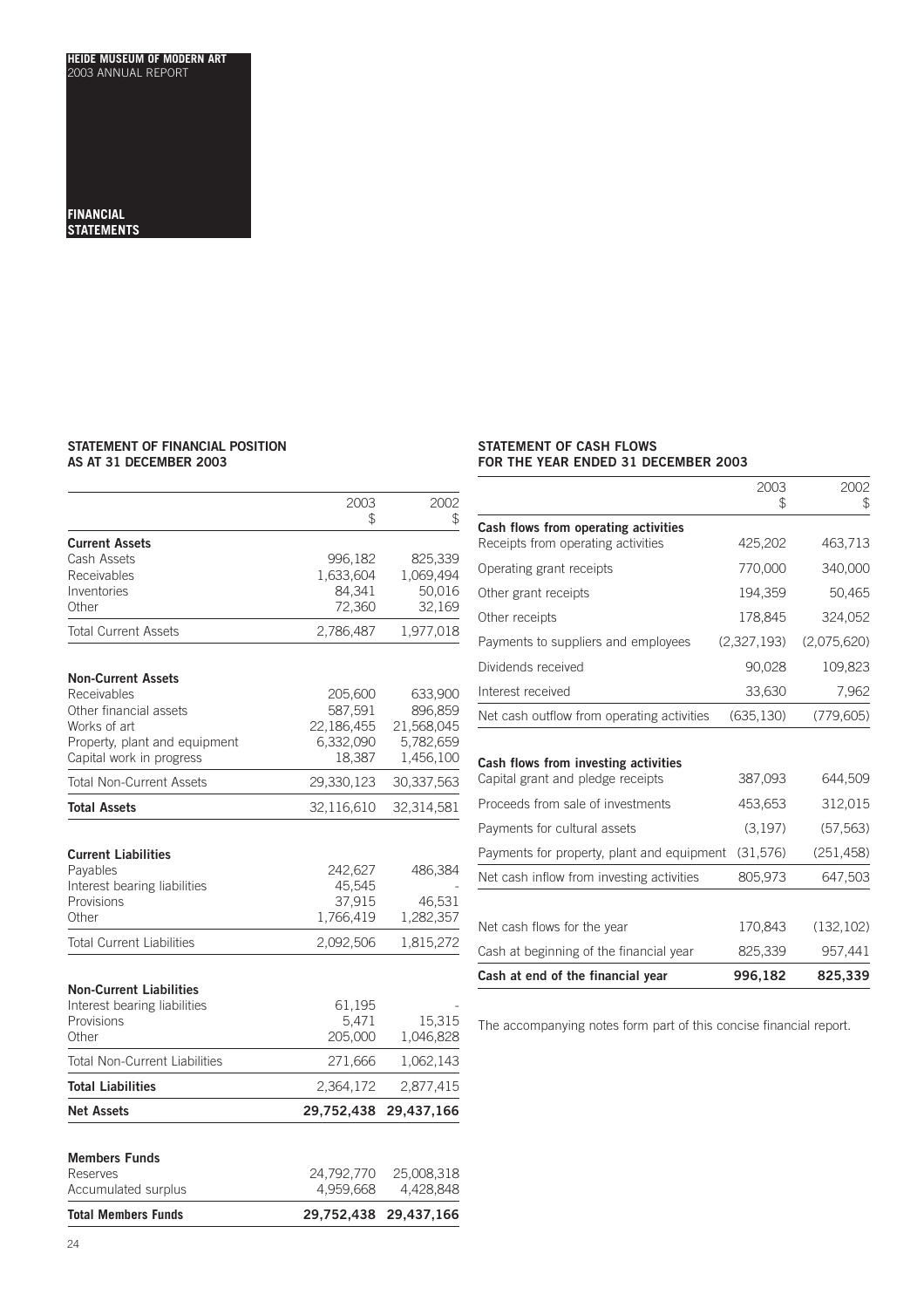# **FINANCIAL STATEMENTS**

# **NOTES TO AND FORMING PART OF THE CONCISE FINANCIAL REPORT FOR THE YEAR ENDED 31 DECEMBER 2003**

# **NOTE 1**

# **Basis of preparation of the concise financial report**

The concise financial report has been prepared in accordance with Accounting Standard AASB 1039: Concise Financial Reports and the Corporations Act.

The financial statements, specific disclosures and other information included in the concise financial report is derived from and is consistent with the full financial report of Heide Park and Art Gallery. The concise financial report cannot be expected to provide as detailed an understanding of the financial performance,financial position and financing and investing activities of Heide Park and Art Gallery as the full financial report.

The company has changed its accounting policies in the year in relation to building fund donations and non-cash sponsorship. All donations are now recognised as income as they are received, with all donations previously received brought to account. Non-cash sponsorship is recognised as income and is matched by expense items.

All other accounting policies have been consistently applied by Heide Park and Art Gallery and are consistent with those of the previous financial year.

# **NOTE 2**

### **Operating revenue and expenses**

|                                 | 2003<br>\$ | 2002<br>\$ |
|---------------------------------|------------|------------|
| <b>Operating revenue</b>        |            |            |
| Arts Victoria Triennial Grant   | 650,000    | 300,000    |
| Arts Victoria Maintenance Grant | 51,349     | 61,700     |
| Other government grants         | 191,247    | 10,875     |
| Admissions                      | 220,038    | 248,605    |
| Retail sales                    | 150,602    | 215,108    |
| Sponsorship                     | 13,652     | 50,937     |
| Sponsorship - non cash          | 146,060    |            |
| Donations                       | 25,514     | 89,485     |
| Donations - works of art        | 6,000      | 123,679    |
| Proceeds on sale of shares      | 446,872    | 314,133    |
| Investment income               | 143,858    | 117,785    |
| Other revenue                   | 161,479    | 27,438     |
| Total operating revenue         | 2,206,671  | 1,559,745  |

|                               | 2003      | 2002      |
|-------------------------------|-----------|-----------|
|                               | ₩         | \$        |
| <b>Operating expenses</b>     |           |           |
| Employee benefits             | 839,904   | 779,159   |
| Marketing expenses            | 272,607   | 86,675    |
| Exhibition expenses           | 227,330   | 200,014   |
| Depreciation and amortisation | 179,084   | 115,831   |
| Cost of investments sold      | 302,489   | 166,655   |
| Other expenses                | 638,082   | 1,014,475 |
| Total operating expenses      | 2,459,496 | 2,362,809 |
|                               |           |           |

# **NOTE 3**

# **Segment information**

The company operates from one geographic location in Melbourne. The principal activities of the company, which is a company limited by guarantee, are the operation and development of the Heide Park and Art Gallery.

# **NOTE 4**

# **Members' Guarantee**

Each member of the company guarantees to contribute to the assets of the company in the event of it being wound up, to the extent of fifty dollars.

# **NOTE 5**

| <b>Reserves</b>              |                        |
|------------------------------|------------------------|
| Asset revaluation reserve    |                        |
| Donated works of art reserve | 10,768,173  10,762,173 |
| Total reserves               | 24,792,770 25,008,318  |

# **NOTE 6**

# **Graeme Sturgeon Memorial Trust**

Heide Park and Art Gallery acts as trustee for the Graeme Sturgeon Memorial Trust, a trust established to promote the creation and appreciation of Australian contemporary sculpture. The trust funds are administered by the company but are excluded from the financial statements, as the funds must be appropriated in accordance with the deed of trust. At year end the balance of the trust fund was \$31,985.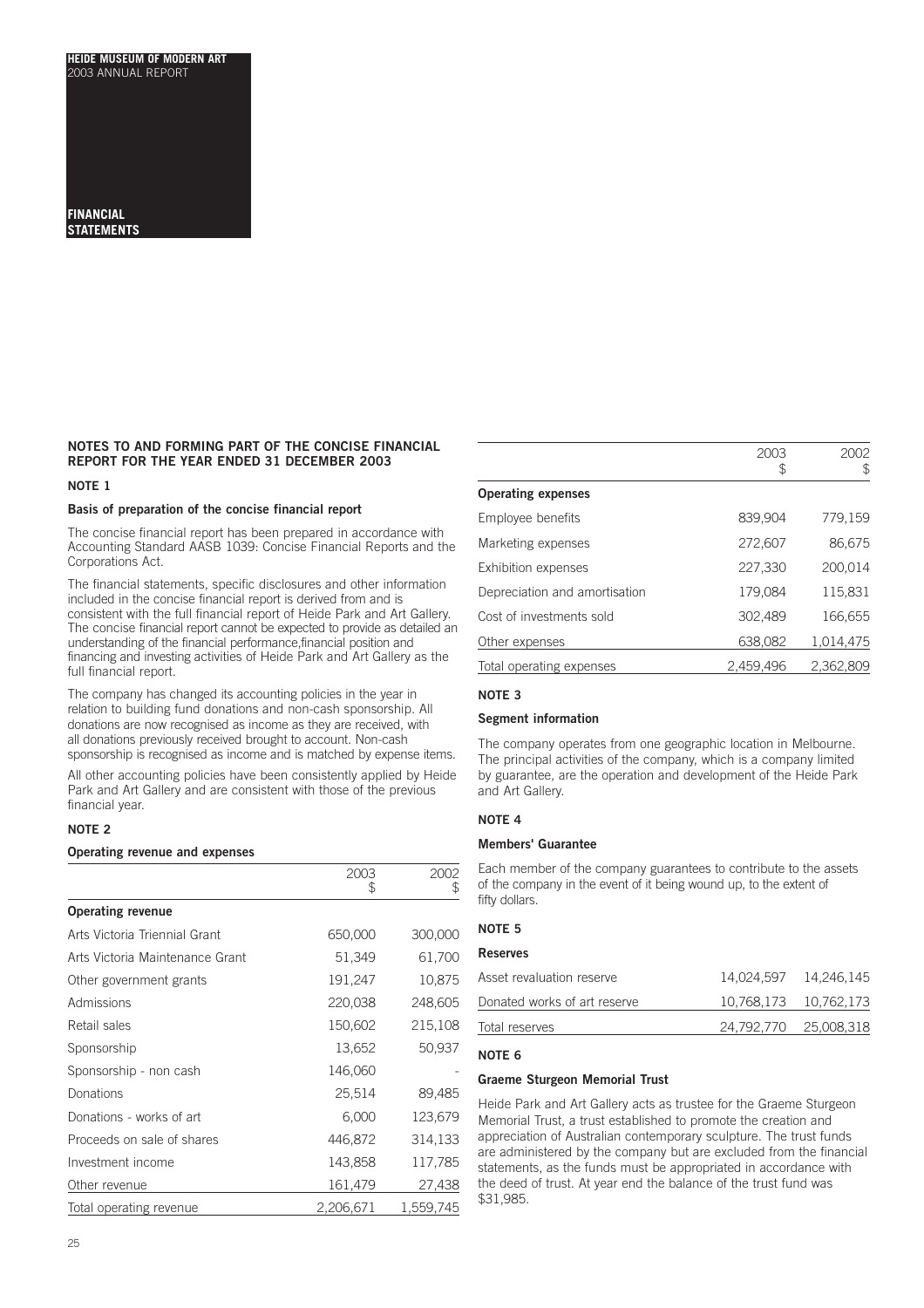# **FINANCIAL STATEMENTS**

# **NOTES TO AND FORMING PART OF THE CONCISE FINANCIAL REPORT FOR THE YEAR ENDED 31 DECEMBER 2003**

# **DISCUSSION AND ANALYSIS OF THE FINANCIAL STATEMENTS**

# **Information on Heide Park and Art Gallery concise financial report.**

The financial statements and disclosures in the concise financial report have been derived from the 2003 Financial Report of Heide Park and Art Gallery. The discussion and analysis is provided to assist members in understanding the concise financial report. A copy of the full financial report and auditors report will be sent to any member, free of charge, upon request.

## **Statement of Financial Performance**

The surplus for the year was \$536,820 (2002 deficit \$205,447).

- The significant improvement in the result is mainly due to:
- An increase in the Triennial grant of \$350,000
- Change in accounting policy relating to the recognition of donations for the building development, adding \$409,554 to income this year
- Change in accounting policy relating to the recognition of non-cash sponsorships, adding \$146,060 to income and expenses

The movement in the asset revaluation reserve is due to:

- the final valuation of the collection by Christie's being increased by \$609,940
- the director's valuation of the work in progress on leasehold improvements resulting in a decrement of \$831,488

# **Statement of Financial Position**

Net assets increased by \$315,000 to \$29,752,438. The increase is mainly attributable to the following:

- Revaluation of works of art by \$618,410
- Reduction of deferred income by \$357,766 due to the change in accounting policy relating to building fund donations

# **Statement of Cash Flows**

Cash flows have not changed significantly since 2002. The net operational cash flow has decreased slightly to a net outflow of \$635,130 (2002 \$779,605).

The net investing cash flow has increased to \$805,973 (2002 \$647,503) due to a reduction in payments for the redevelopment.